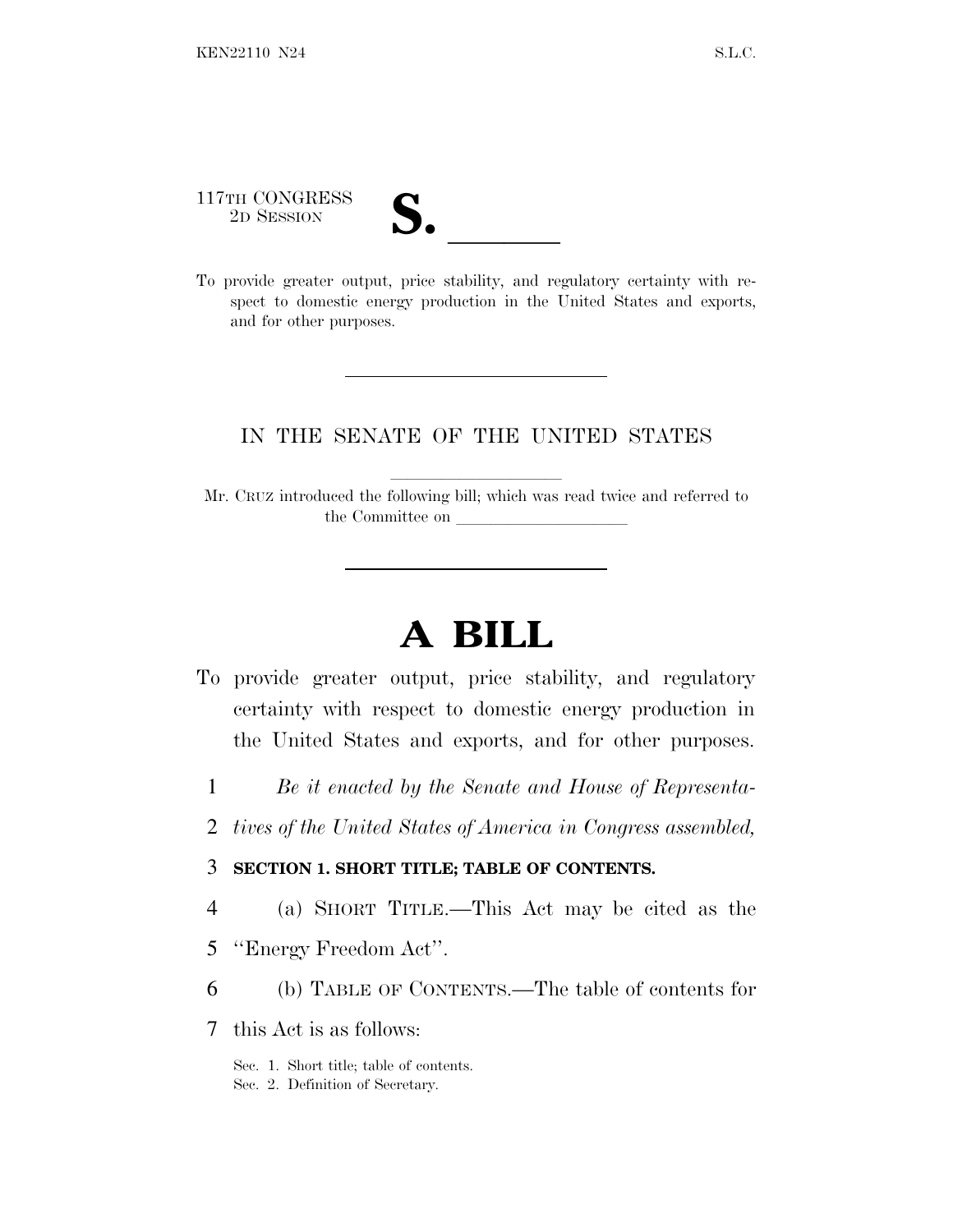#### TITLE I—ACCELERATING ENERGY APPROVALS TO REDUCE BOTTLENECKS

- Sec. 101. Findings.
- Sec. 102. Review and approval of certain natural gas transmission projects.
- Sec. 103. Expedited approval for certain natural gas interstate pipelines.
- Sec. 104. Natural gas exports.
- Sec. 105. Pending applications to export natural gas.
- Sec. 106. Domestic environmental impacts.
- Sec. 107. No Presidential permit required.

#### TITLE II—UTILIZING AMERICA'S ONSHORE RESOURCES

- Sec. 201. Finding.
- Sec. 202. Annual oil and natural gas lease sales.
- Sec. 203. Permit to drill application timeline.
- Sec. 204. Congressional authority requirement.
- Sec. 205. Prohibition on moratoria of new energy leases on certain Federal land and on withdrawal of Federal land from energy development.

#### TITLE III—OUTER CONTINENTAL SHELF LEASING

- Sec. 301. Finding.
- Sec. 302. Offshore lease sales.

#### TITLE IV—ALTERNATIVE ENERGY

- Sec. 401. Geothermal, solar, and wind leasing priority areas.
- Sec. 402. Geothermal production on Federal lands.
- Sec. 403. Alternative energy and minerals with respect to territories of the United States.
- Sec. 404. Hardrock mineral licensing.

#### TITLE V—STOPPING EXECUTIVE OVERREACH

- Sec. 501. Finding.
- Sec. 502. Navigable Waters Protection Rule.
- Sec. 503. Methane rule.
- Sec. 504. ONRR 2020 Valuation Reform and Civil Penalty Rule.
- Sec. 505. NEPA rule.
- Sec. 506. Nationwide permit 12.

#### 1 **SEC. 2. DEFINITION OF SECRETARY.**

- 2 In this Act, the term ''Secretary'' means the Sec-
- 3 retary of the Interior.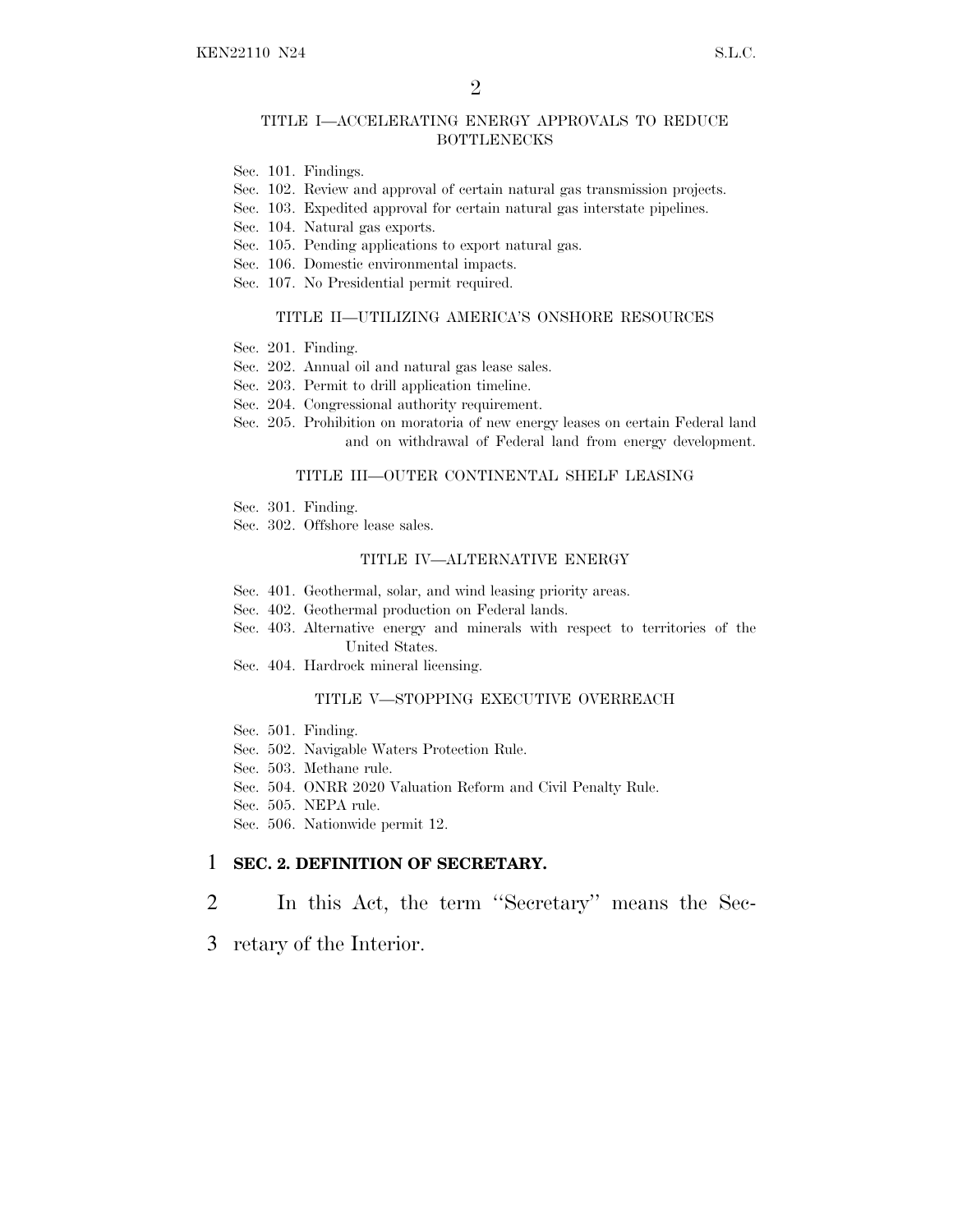# **TITLE I—ACCELERATING EN- ERGY APPROVALS TO RE-DUCE BOTTLENECKS**

### **SEC. 101. FINDINGS.**

| 5 | Congress finds that— |  |
|---|----------------------|--|
|   |                      |  |

 (1) natural gas is a safe and abundant resource and is proven to be environmentally responsible; and (2) increasing the safe transmission of natural gas will lead to more reliable, abundant, and cleaner domestic supplies of energy that will contribute to job growth and economic development.

**SEC. 102. REVIEW AND APPROVAL OF CERTAIN NATURAL**

## **GAS TRANSMISSION PROJECTS.**

 (a) FERC APPROVALS.—Section 7(e) of the Natural Gas Act (15 U.S.C. 717f(e)) is amended—

 (1) in the second sentence, by striking ''The Commission'' and inserting the following:

18 "(3) TERMS AND CONDITIONS.—The Commis-sion'';

 (2) by striking ''(e) Except'' and inserting the following:

22 " (e) APPLICATION PROCEDURE.—

23 "(1) IN GENERAL.—Except"; and

(3) by inserting after paragraph (1) (as so des-

ignated) the following: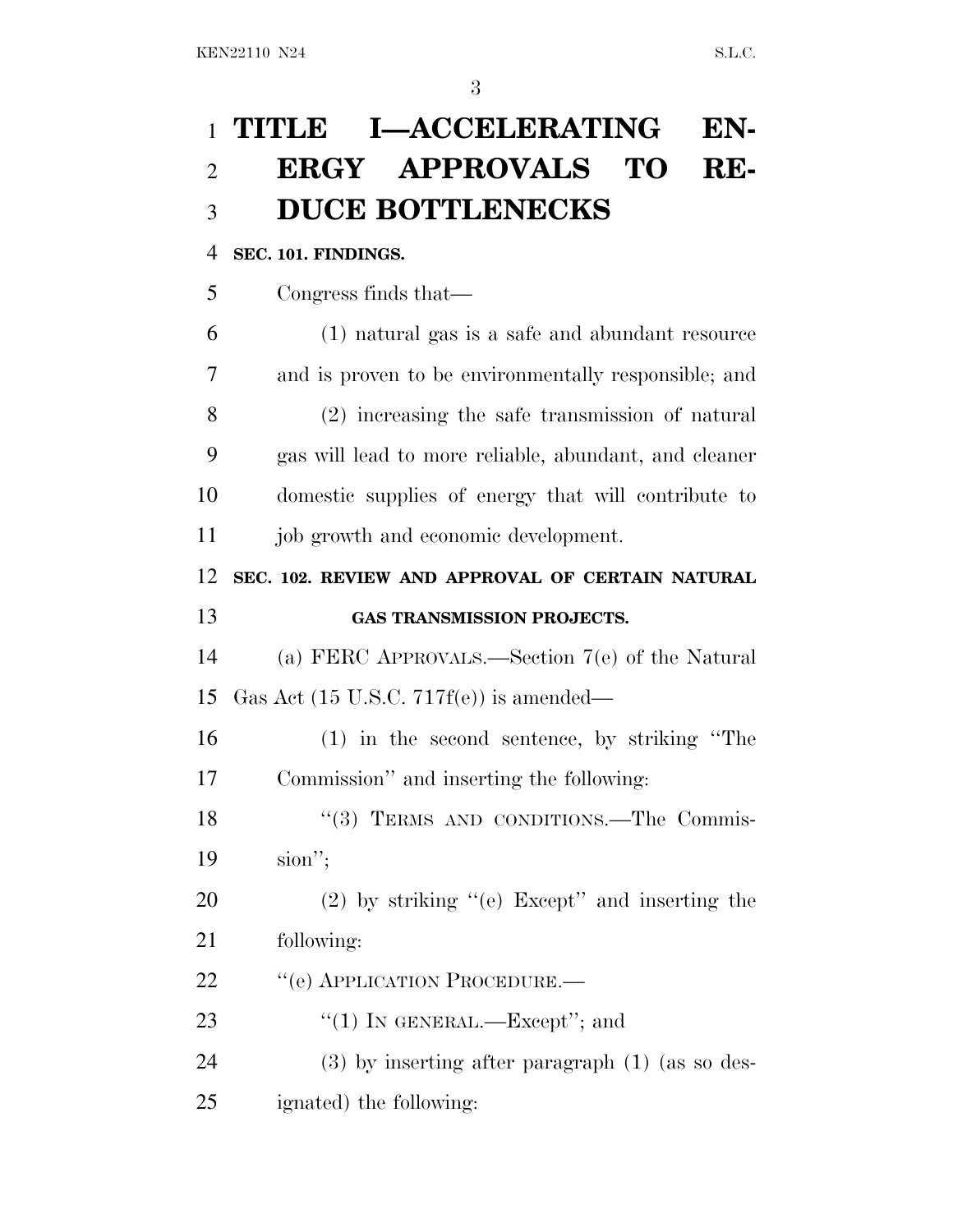| $\mathbf{1}$   | "(2) DEADLINE FOR PROCESSING APPLICA-               |
|----------------|-----------------------------------------------------|
| $\overline{2}$ | TIONS.-                                             |
| 3              | "(A) IN GENERAL.—Not later than 1 year              |
| $\overline{4}$ | after the date on which the Commission receives     |
| 5              | an application for a certificate of public conven-  |
| 6              | ience and necessity under subsection (c), the       |
| $\overline{7}$ | Commission shall—                                   |
| 8              | "(i) complete all required consulta-                |
| 9              | tions with other Federal agencies;                  |
| 10             | "(ii) review the application in accord-             |
| 11             | ance with the requirements of this section;         |
| 12             | and                                                 |
| 13             | "(iii) issue the certificate or deny the            |
| 14             | application.                                        |
| 15             | "(B) REASONS FOR DENIAL.—If the Com-                |
| 16             | mission denies an application under subpara-        |
| 17             | graph $(A)(iii)$ , the Commission shall state the   |
| 18             | reasons for the denial.".                           |
| 19             | (b) CORPS OF ENGINEERS APPROVALS.—                  |
| 20             | DEFINITION OF COVERED<br>(1)<br>AUTHORIZA-          |
| 21             | TION.—In this subsection, the term "covered author- |
| 22             | ization" means an authorization or approval re-     |
| 23             | quired under Federal law from the Secretary of the  |
| 24             | Army for any natural gas transmission project, in-  |
| 25             | cluding an authorization—                           |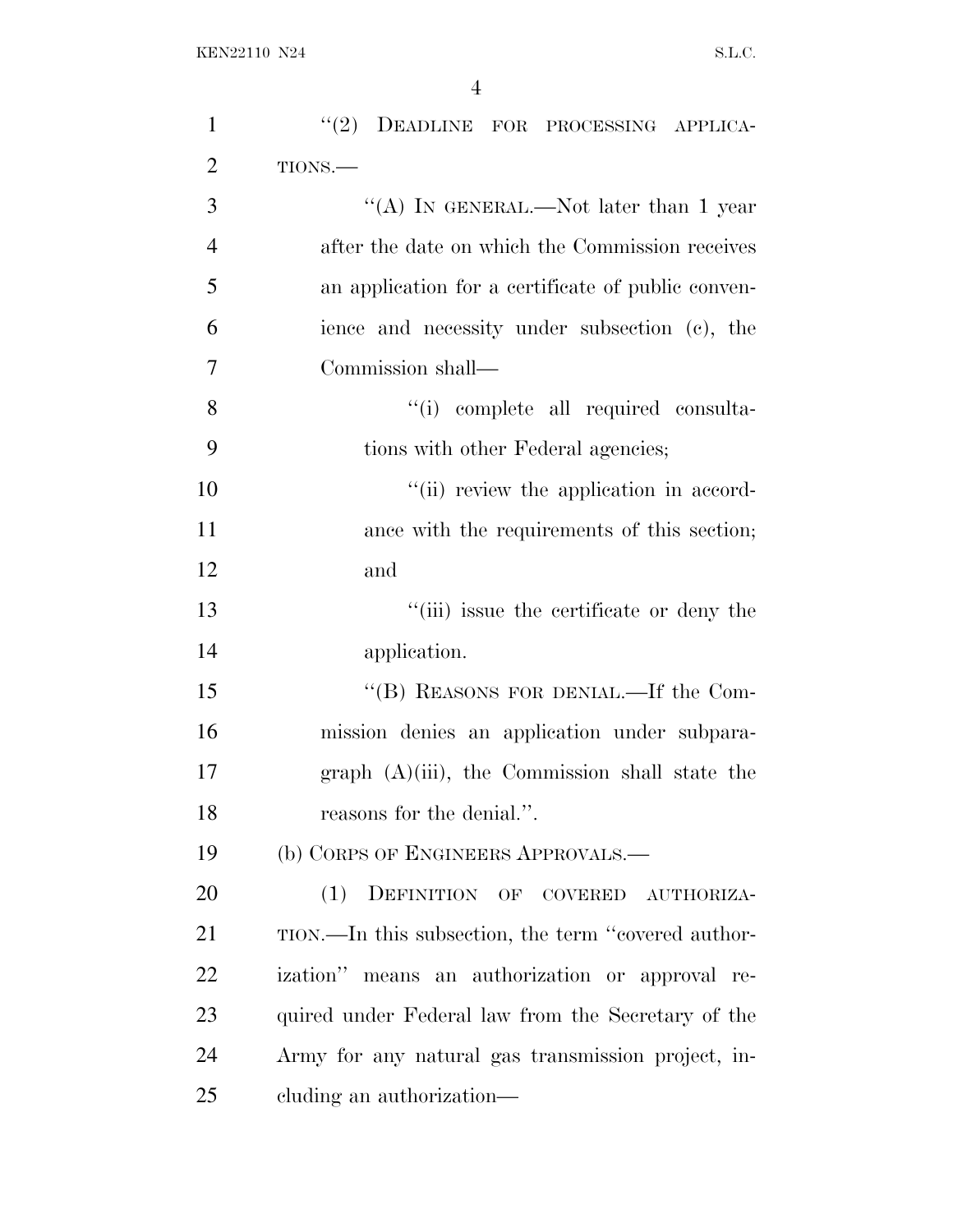| $\mathbf{1}$   | $(A)$ under section 404 of the Federal            |
|----------------|---------------------------------------------------|
| $\overline{2}$ | Water Pollution Control Act (33 U.S.C. 1344);     |
| 3              | (B) under section 10 of the Act of March          |
| $\overline{4}$ | 3, 1899 (commonly known as the "Rivers and        |
| 5              | Harbors Act of 1899") (30 Stat. 1151, chapter     |
| 6              | 425; 33 U.S.C. 403);                              |
| 7              | $(C)$ for an easement under section 28 of         |
| 8              | the Mineral Leasing Act (30 U.S.C. 185);          |
| 9              | (D) for permission under section 14 of the        |
| 10             | Act of March 3, 1899 (commonly known as the       |
| 11             | "Rivers and Harbors Act of 1899") (30 Stat.       |
| 12             | 1152, chapter 425; 33 U.S.C. 408);                |
| 13             | (E) under the National Environmental              |
| 14             | Policy Act of 1969 (42 U.S.C. 4321 et seq.);      |
| 15             | and                                               |
| 16             | (F) any other applicable Federal law.             |
| 17             | REQUIREMENT.—The Secretary of<br>$(2)^{-}$<br>the |
| 18             | Army shall-                                       |
| 19             | (A) approve or deny an application or re-         |
| 20             | quest for a covered authorization, including the  |
| 21             | completion of any required consultations with     |
| 22             | other Federal agencies, by not later than 1 year  |
| 23             | after the date on which the application or re-    |
| 24             | quest is submitted; and                           |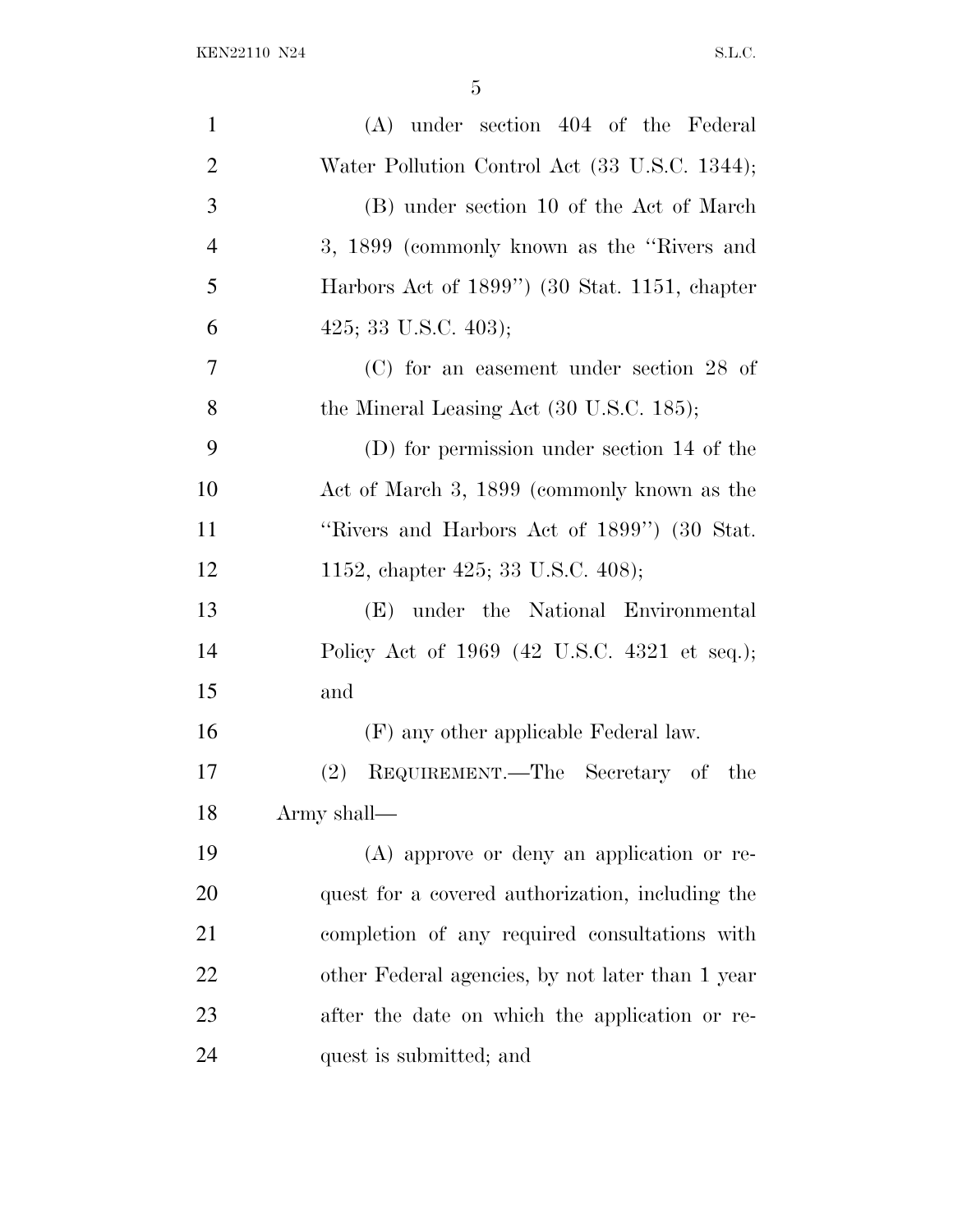| $\mathbf{1}$   | (B) if the application or request for a cov-               |
|----------------|------------------------------------------------------------|
| $\overline{2}$ | ered authorization is denied, provide to the ap-           |
| 3              | plicant or requester the reasons for the denial.           |
| 4              | SEC. 103. EXPEDITED APPROVAL FOR CERTAIN NATURAL           |
| 5              | GAS INTERSTATE PIPELINES.                                  |
| 6              | Section $7(c)(1)$ of the Natural Gas Act (15 U.S.C.        |
| 7              | $717f)(e)(1)$ is amended—                                  |
| 8              | $(1)$ in subparagraph $(A)$ —                              |
| 9              | $(A)$ in the first sentence, by striking "or               |
| 10             | operations: <i>Provided</i> , <i>however</i> , That if any |
| 11             | such" and inserting the following: "or oper-               |
| 12             | ations.                                                    |
| 13             | "(ii) PRIOR OPERATIONS.—If<br>any                          |
| 14             | such"; and                                                 |
| 15             | (B) by adding at the end the following:                    |
| 16             | "(iii) PROJECTS THAT MEET SAFETY                           |
| 17             | REGULATIONS.—With respect to any appli-                    |
| 18             | cation for a certificate of public conven-                 |
| 19             | ience and necessity under clause (i) for                   |
| 20             | which the Commission determines that the                   |
| 21             | project covered by the application meets all               |
| 22             | safety regulations in effect as of the date                |
| 23             | of the application, the Commission shall                   |
| 24             | issue the certificate without requiring fur-               |
| 25             | ther proof that public convenience and ne-                 |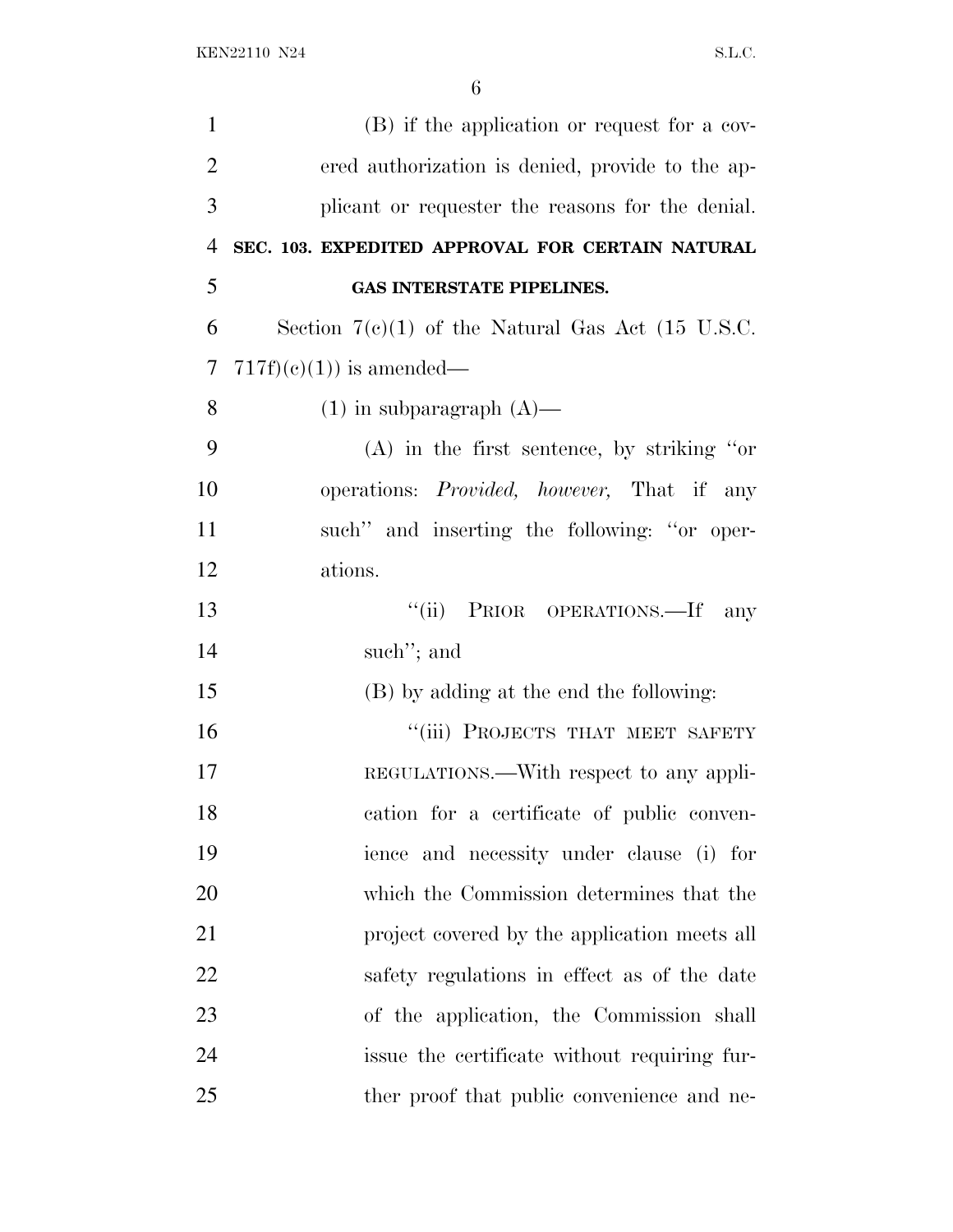| $\mathbf{1}$   | cessity will be served by the project, and               |
|----------------|----------------------------------------------------------|
| $\overline{2}$ | without further proceedings.";                           |
| 3              | (2) by striking " $(e)(1)(A)$ No natural-gas com-        |
| $\overline{4}$ | pany" and inserting the following:                       |
| 5              | "(c) CERTIFICATES OF PUBLIC CONVENIENCE AND              |
| 6              | NECESSITY.-                                              |
| 7              | $``(1)$ APPLICATIONS.—                                   |
| 8              | "(A) REQUIREMENT TO APPLY FOR CER-                       |
| 9              | TIFICATE.                                                |
| 10             | "(i) IN GENERAL.—No natural-gas                          |
| 11             | company"; and                                            |
| 12             | $(3)$ in subparagraph $(B)$ , by striking " $(B)$ In all |
| 13             | other cases the Commission" and inserting the fol-       |
| 14             | lowing:                                                  |
| 15             | "(B) HEARINGS.—In all cases other than                   |
| 16             | the cases described in clauses (ii) and (iii) of         |
| 17             | subparagraph $(A)$ , the Commission".                    |
| 18             | SEC. 104. NATURAL GAS EXPORTS.                           |
| 19             | (a) FINDINGS.—Congress finds that—                       |
| 20             | (1) increasing clean and safe natural gas ex-            |
| 21             | ports will lead to increased investment and develop-     |
| 22             | ment of domestic supplies of natural gas that will       |
| 23             | contribute to job growth and economic development;       |
| 24             | and                                                      |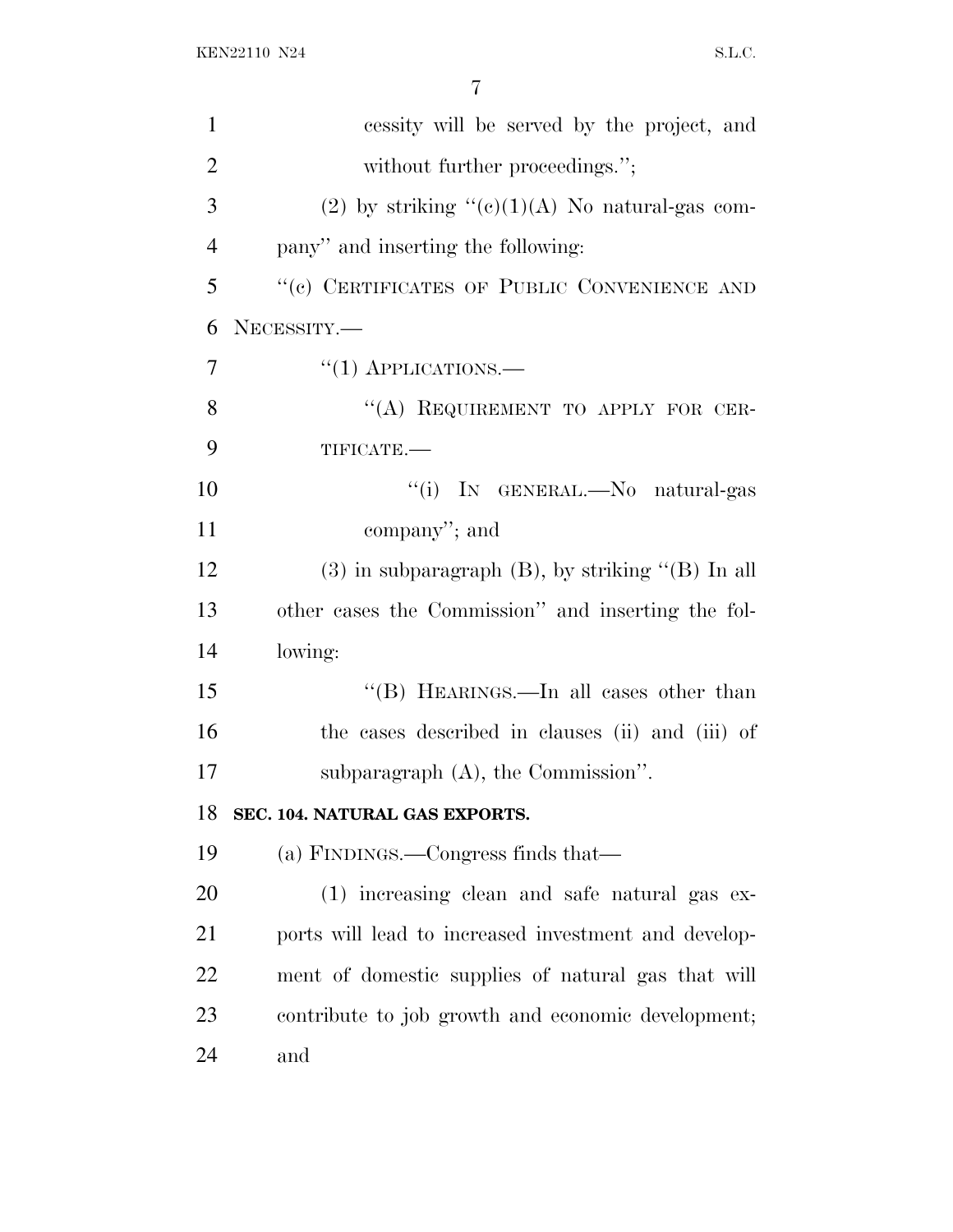| $\mathbf{1}$   | $(2)$ the export of clean and safe natural gas to          |
|----------------|------------------------------------------------------------|
| $\overline{2}$ | other nations is of vital national interest to the         |
| 3              | United States.                                             |
| $\overline{4}$ | (b) NATURAL GAS EXPORTS.—Section $3(e)$ of the             |
| 5              | Natural Gas Act $(15 \text{ U.S.C. } 717b(e))$ is amended— |
| 6              | $(1)$ by inserting "or any other nation not ex-            |
| 7              | cluded by this section" after "trade in natural gas";      |
| 8              | (2) by inserting "and in any event by not later            |
| 9              | than 60 days after the date on which the application       |
| 10             | is received" before the period at the end;                 |
| 11             | $(3)$ by striking " $(e)$ For purposes" and insert-        |
| 12             | ing the following:                                         |
| 13             | EXPEDITED APPLICATION AND APPROVAL<br>``(e)                |
| 14             | PROCESS.—                                                  |
| 15             | "(1) IN GENERAL.—For purposes"; and                        |
| 16             | (4) by adding at the end the following:                    |
| 17             | $\lq(2)$ EXCLUSIONS.—                                      |
| 18             | "(A) IN GENERAL.—Any nation subject to                     |
| 19             | sanctions or trade restrictions imposed by the             |
| 20             | United States is excluded from expedited ap-               |
| 21             | proval under paragraph (1).                                |
| 22             | DESIGNATION BY PRESIDENT<br>$\lq\lq (B)$<br><b>OR</b>      |
| 23             | CONGRESS.-The President or Congress may                    |
|                |                                                            |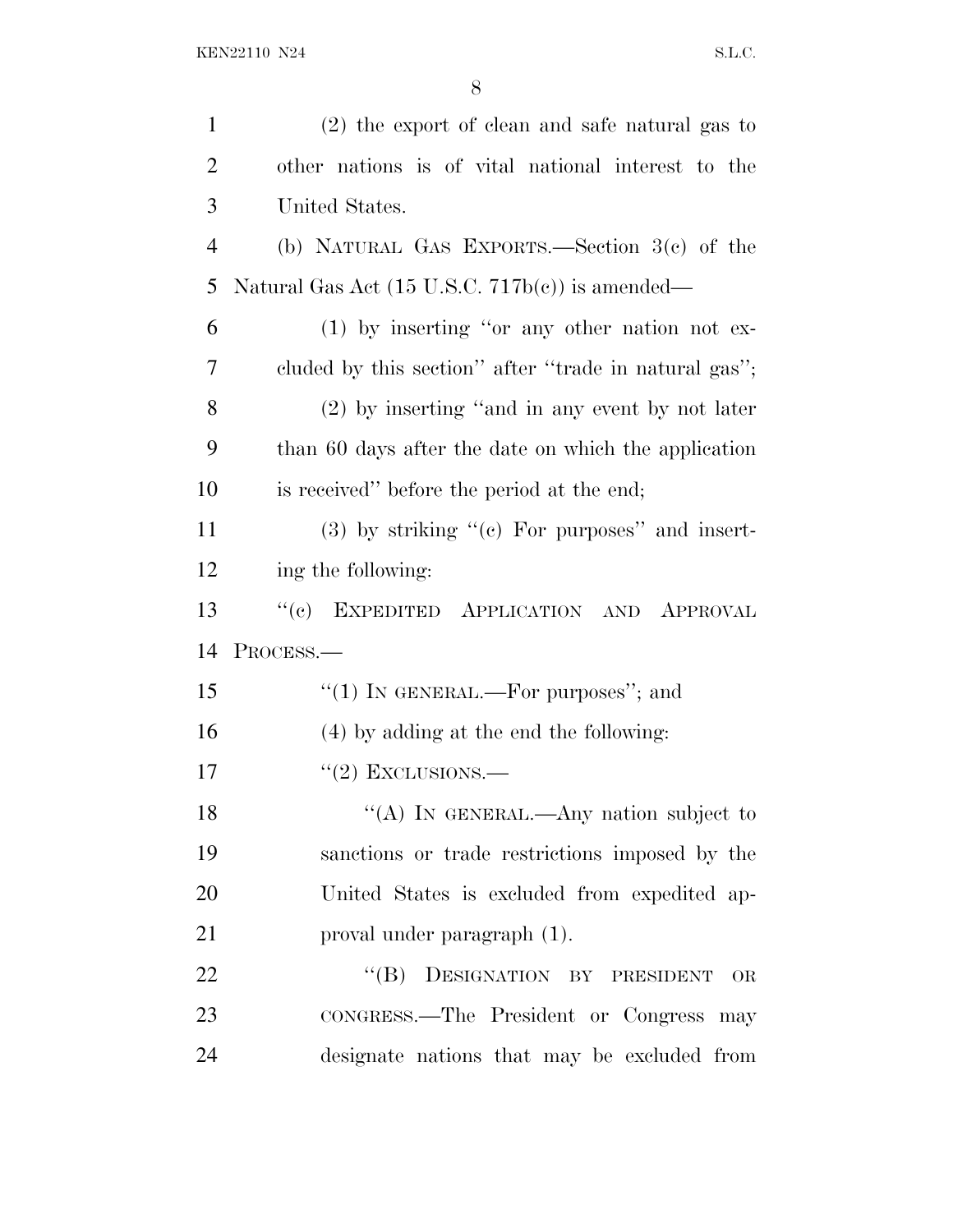| $\mathbf{1}$   | expedited approval under paragraph (1) for rea-                  |
|----------------|------------------------------------------------------------------|
| $\overline{2}$ | sons of national security.                                       |
| 3              | "(3) ORDER NOT REQUIRED.—No order is re-                         |
| $\overline{4}$ | quired under subsection (a) to authorize the export              |
| 5              | or import of any natural gas to or from Canada or                |
| 6              | Mexico.".                                                        |
| 7              | SEC. 105. PENDING APPLICATIONS TO EXPORT NATURAL                 |
| 8              | GAS.                                                             |
| 9              | All applications to export natural gas from the United           |
| 10             | States to a foreign country submitted under section $3(a)$       |
| 11             | of the Natural Gas Act $(15 \text{ U.S.C. } 717b(a))$ during the |
| 12             | period beginning on January 1, 2020, and ending on Jan-          |
| 13             | uary $1, 2025$ , are deemed approved.                            |
| 14             | SEC. 106. DOMESTIC ENVIRONMENTAL IMPACTS.                        |
| 15             | (a) IN GENERAL.—Section $102(2)$ of the National                 |
| 16             | Environmental Policy Act of $1969$ (42 U.S.C. 4332(2))           |
| 17             | is amended—                                                      |
| 18             | $(1)$ in subparagraph $(C)$ —                                    |
| 19             | $(A)$ in the matter preceding clause (i), by                     |
| 20             | inserting "in the United States" after "human                    |
| 21             | environment";                                                    |
| 22             | (B) in clause (i), by inserting "in the                          |
| 23             | United States" after "proposed action"; and                      |
|                |                                                                  |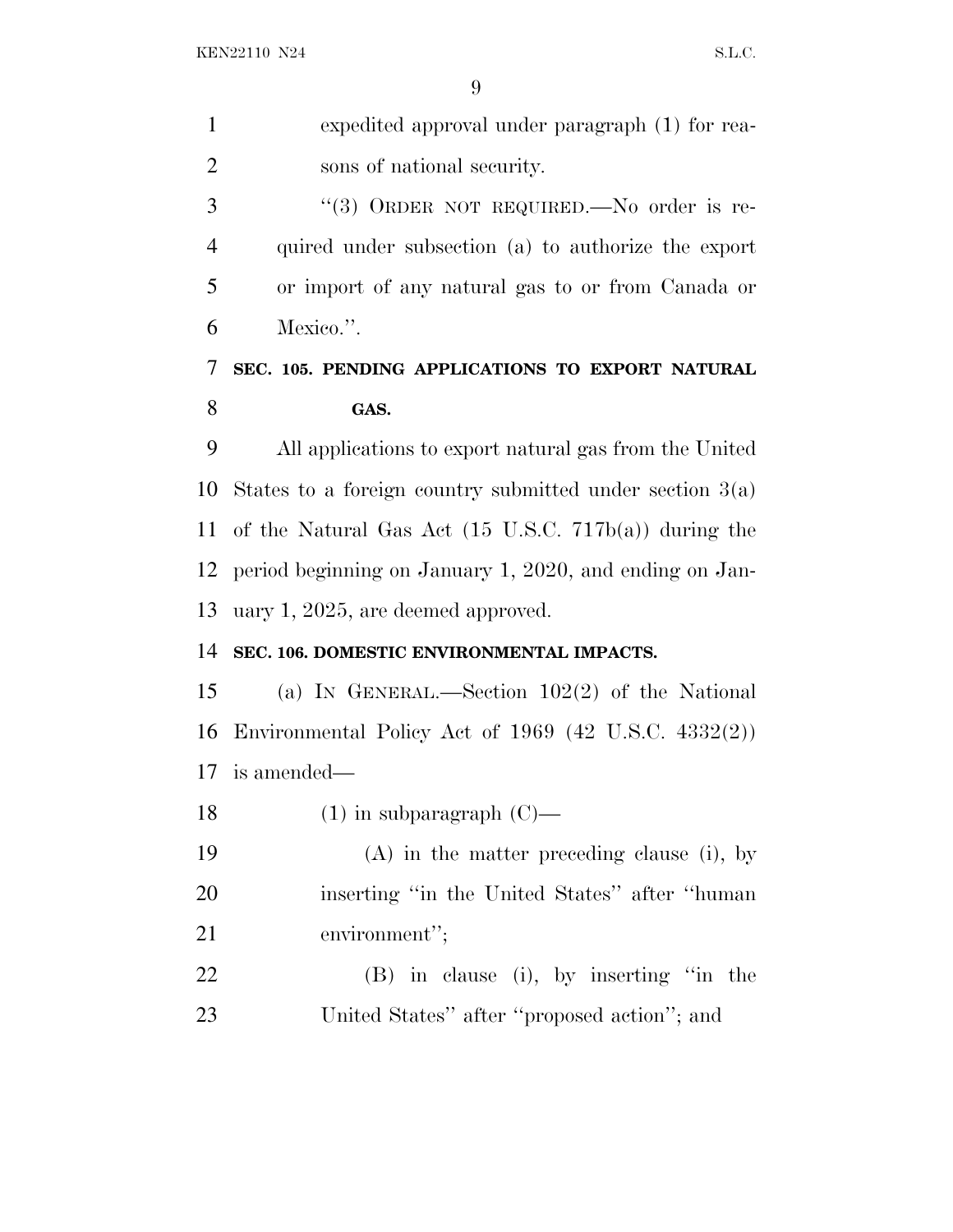(C) in clause (ii), by inserting ''in the 2 United States" after "environmental effects"; and

4 (2) in subparagraph  $(F)$ , by inserting "in any proposal or other major Federal action that involves the funding or development of projects outside the United States or the exclusive economic zone of the United States,'' before ''recognize''.

 (b) IMPLEMENTING REGULATIONS.—Not later than 1 year after the date of enactment of this Act, the Council on Environmental Quality shall revise the implementing regulations of the National Environmental Policy Act of 1969 (42 U.S.C. 4321 et seq.) under subchapter A of chapter V of title 40, Code of Federal Regulations (or suc- cessor regulations), in accordance with the amendments made by subsection (a).

#### **SEC. 107. NO PRESIDENTIAL PERMIT REQUIRED.**

 No Presidential permit (or similar permit) required under Executive Order 13337 (3 U.S.C. 301 note; 69 Fed. Reg. 25299 (April 30, 2004)), Executive Order 11423 (3 U.S.C. 301 note; 33 Fed. Reg. 11741 (August 16, 1968)), section 301 of title 3, United States Code, Executive Order 12038 (43 Fed. Reg. 3674 (January 26, 1978)), Executive Order 10485 (18 Fed. Reg. 5397 (September 9, 1953)), or any other Executive order shall be necessary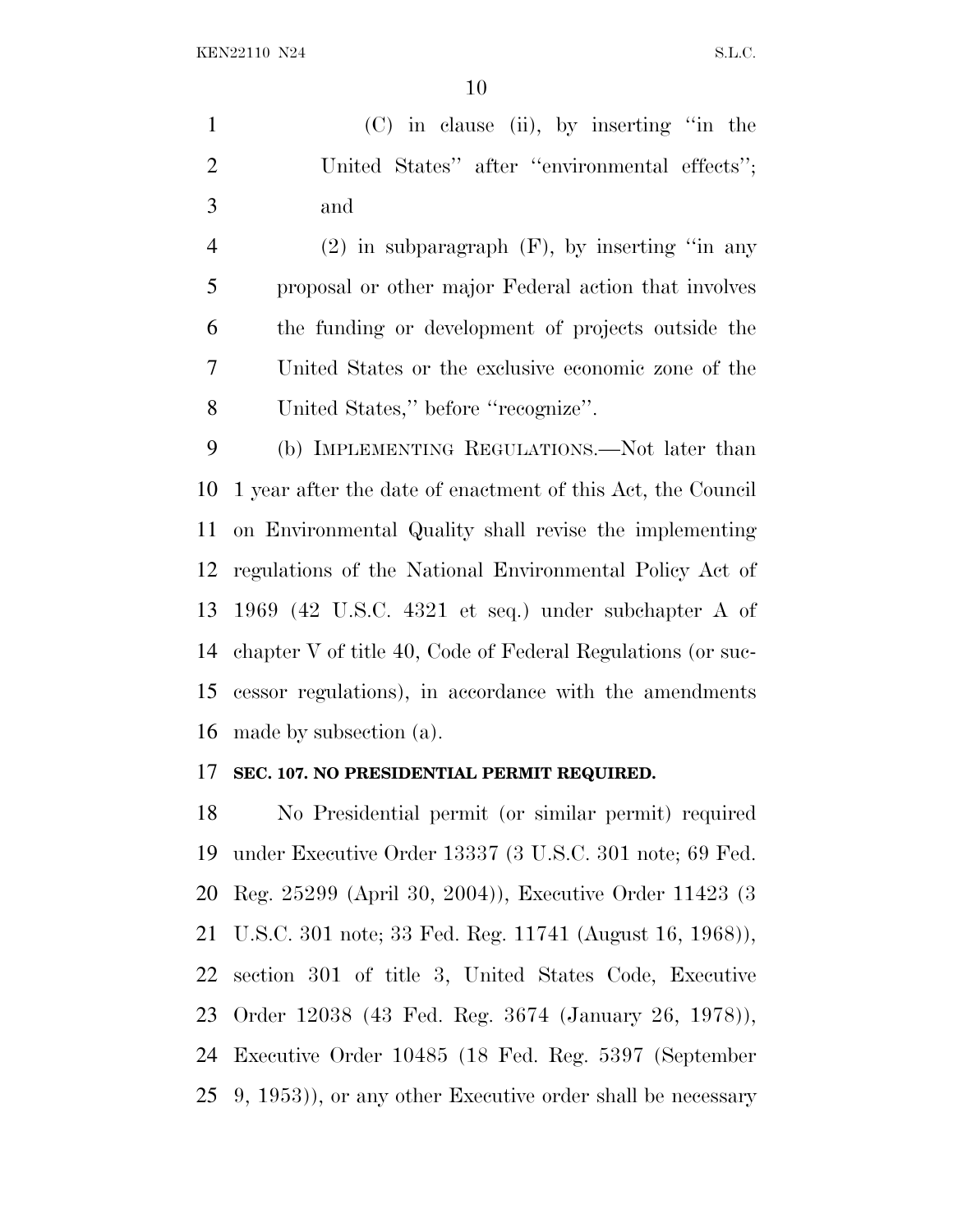for the construction, connection, operation, or mainte- nance of an oil or natural gas pipeline or electric trans-mission facility, or any cross-border segment thereof.

## **TITLE II—UTILIZING AMERICA'S ONSHORE RESOURCES**

### **SEC. 201. FINDING.**

 Congress finds that regular and predictable leasing and permitting on Federal land is important to domestic energy production, which leads to robust competition and lower energy prices.

### **SEC. 202. ANNUAL OIL AND NATURAL GAS LEASE SALES.**

 (a) ANNUAL LEASE SALES.—Notwithstanding any other provision of law, in accordance with the Mineral Leasing Act (30 U.S.C. 181 et seq.), beginning in fiscal year 2022, the Secretary shall conduct a minimum of 4 oil and natural gas lease sales annually in each of the fol-lowing States:

- 18 (1) Wyoming.
- (2) New Mexico.
- (3) Colorado.
- (4) Utah.
- (5) Montana.
- (6) North Dakota.
- (7) Oklahoma.
- (8) Nevada.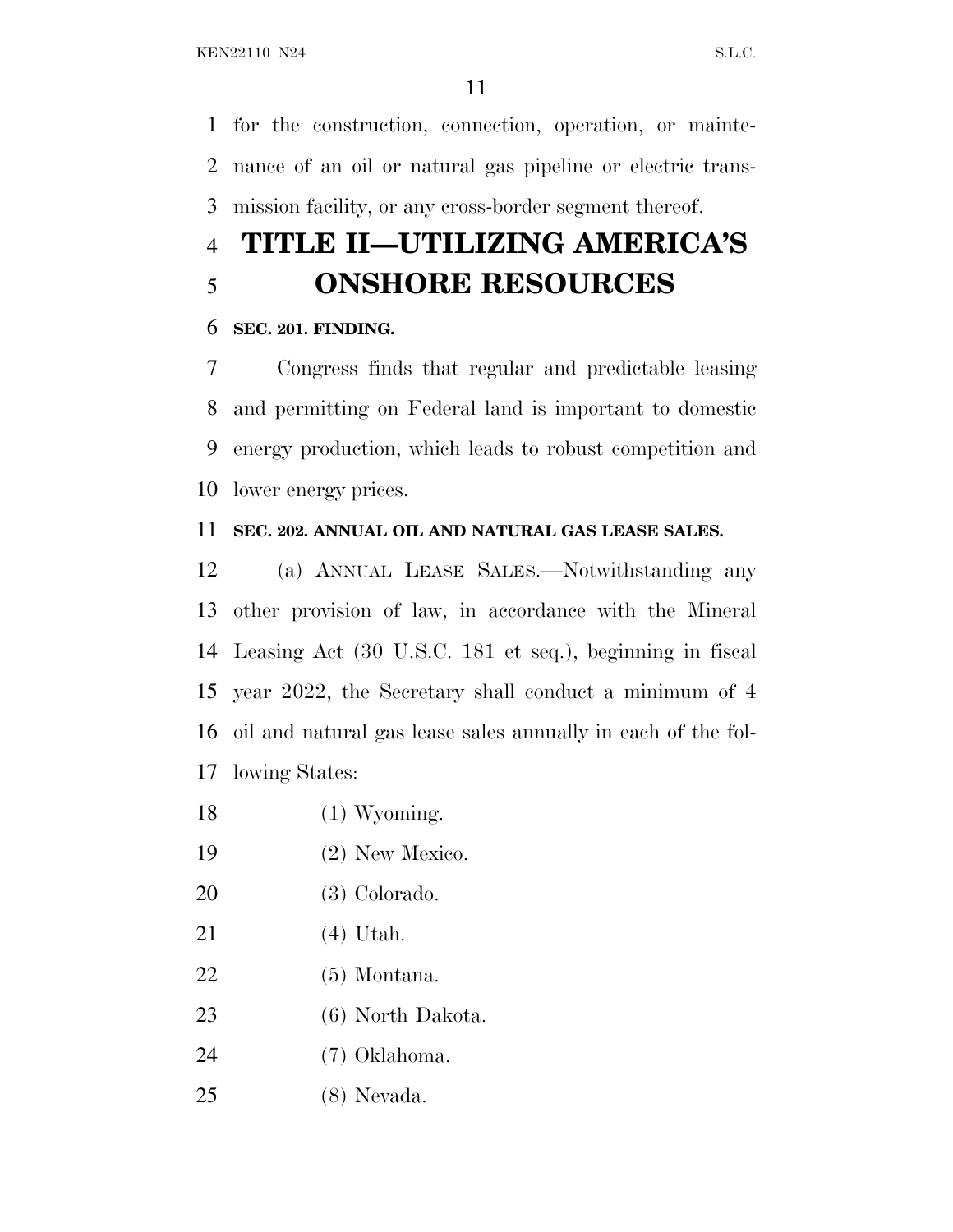(9) Alaska.

 (10) Any other State in which there is land available for oil and natural gas leasing under that Act.

 (b) REQUIREMENT.—In conducting a lease sale under subsection (a) in a State described in that subsection, the Secretary shall offer all parcels eligible for oil and gas de- velopment under the resource management plan in effect for the State.

 (c) REPLACEMENT SALES.—If, for any reason, a lease sale under subsection (a) for a calendar year is can- celed, delayed, or deferred, including for a lack of eligible parcels, the Secretary shall conduct a replacement sale during the same calendar year.

### **SEC. 203. PERMIT TO DRILL APPLICATION TIMELINE.**

 Section 17(p) of the Mineral Leasing Act (30 U.S.C.  $17\quad226(p)$  is amended by striking paragraph  $(2)$  and insert-ing the following:

19 "(2) APPLICATIONS FOR PERMITS TO DRILL RE-20 FORM AND PROCESS.—

21 "'(A) In GENERAL.—Not later than the end of the 30-day period beginning on the date an application for a permit to drill is received by the Secretary, the Secretary shall decide whether to issue the permit.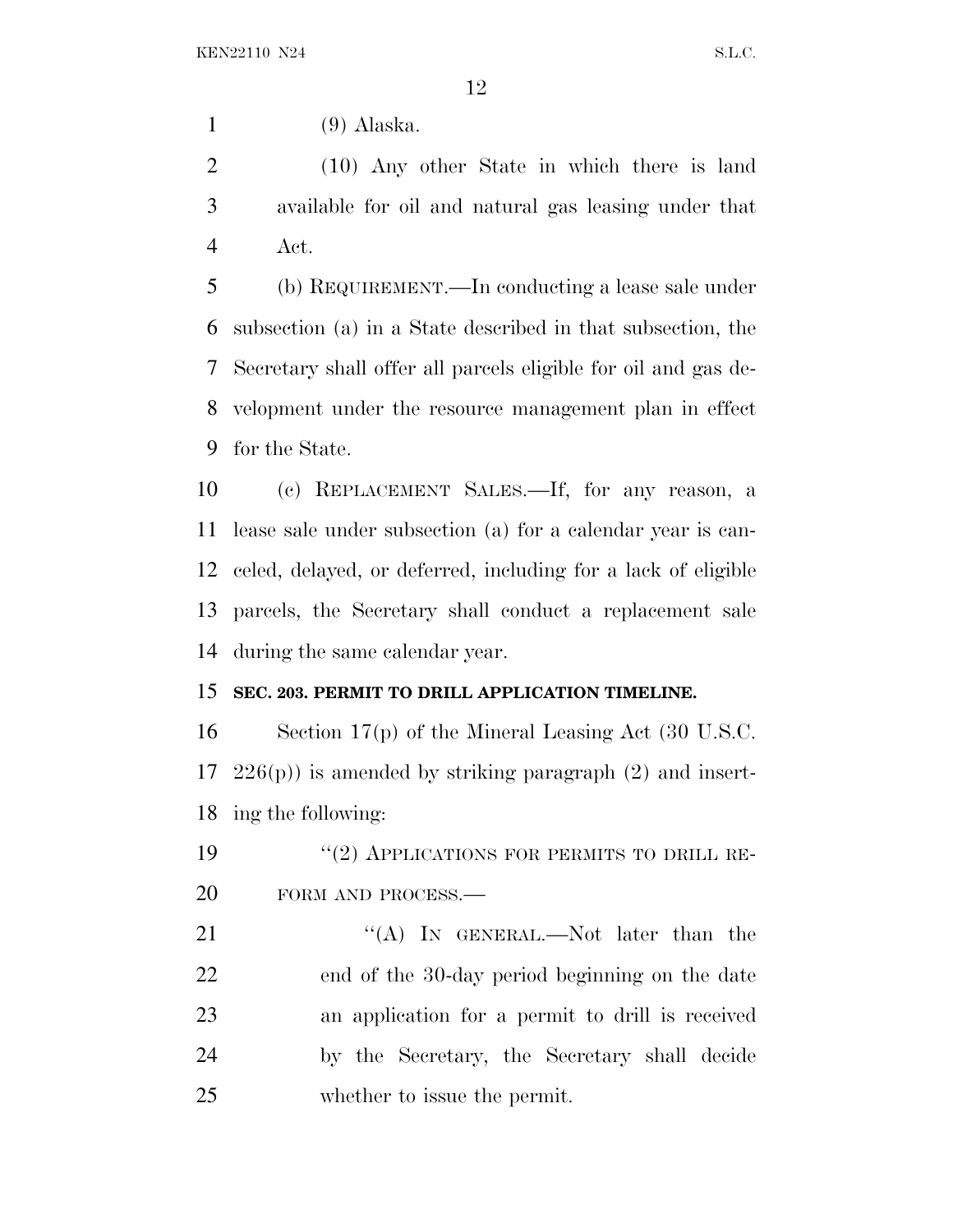| $\mathbf{1}$   | $\lq\lq(B)$ EXTENSION.—                           |
|----------------|---------------------------------------------------|
| $\overline{2}$ | ``(i)<br>IN GENERAL.—The Secretary                |
| 3              | may extend the period described in sub-           |
| $\overline{4}$ | paragraph $(A)$ for up to 2 periods of 15         |
| 5              | days each, if the Secretary has given writ-       |
| 6              | ten notice of the delay to the applicant.         |
| 7              | "(ii) NOTICE.—The notice shall—                   |
| 8              | $\lq\lq$ be in the form of a letter               |
| 9              | from the Secretary or a designee of               |
| 10             | the Secretary; and                                |
| 11             | $\lq\lq$ (II) include—                            |
| 12             | $\cdot$ (aa) the names and titles                 |
| 13             | of the persons processing the ap-                 |
| 14             | plication;                                        |
| 15             | "(bb) the specific reasons"                       |
| 16             | for the delay; and                                |
| 17             | "(cc) a specific date a final                     |
| 18             | decision on the application is ex-                |
| 19             | pected.                                           |
| 20             | "(C) NOTICE OF REASONS FOR DENIAL. $-$            |
| 21             | If the application is denied, the Secretary shall |
| 22             | provide the applicant—                            |
| 23             | "(i) a written statement that provides            |
| 24             | clear and comprehensive reasons why the           |
| 25             | application was not accepted and detailed         |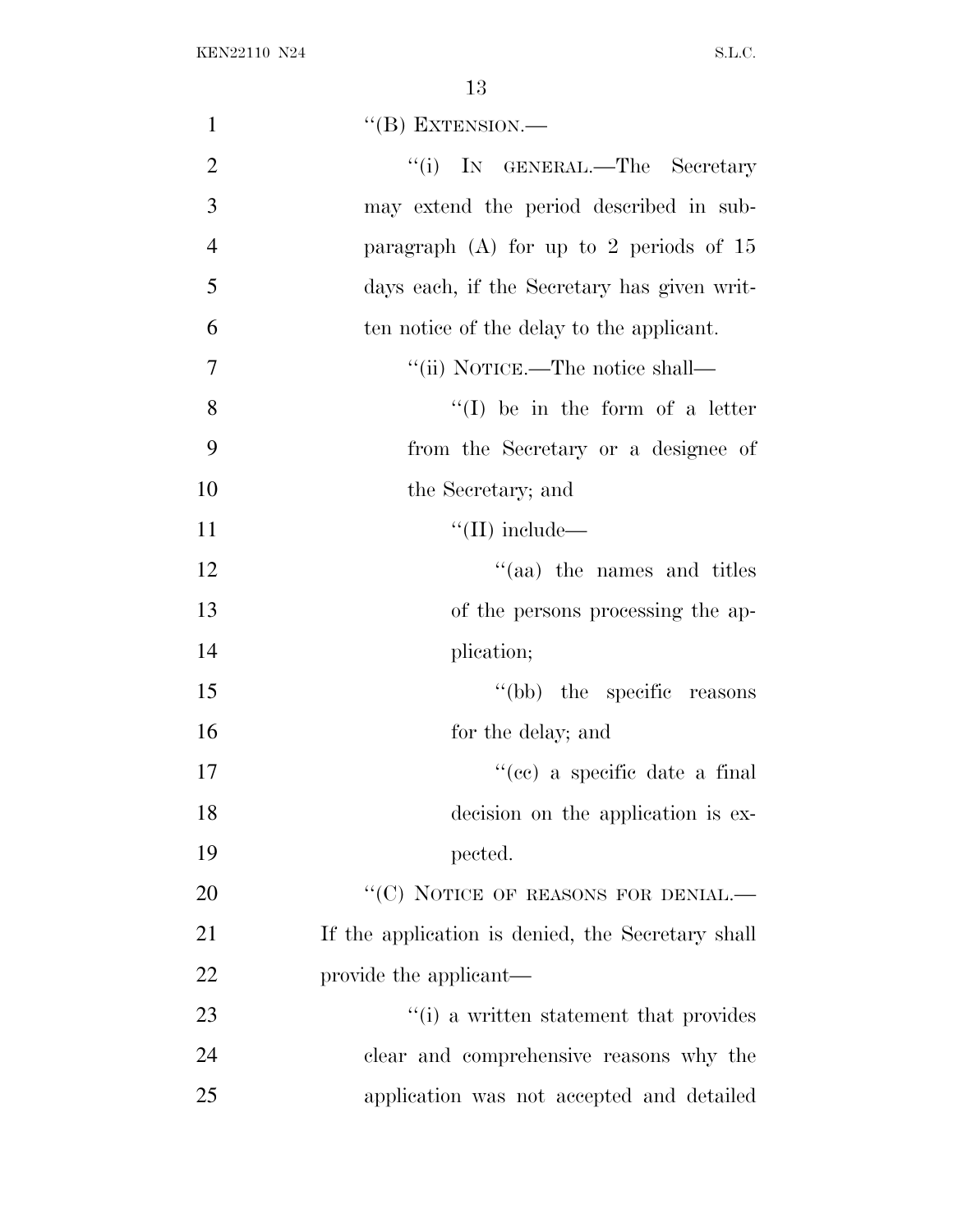| $\mathbf{1}$   | information concerning any deficiencies;      |
|----------------|-----------------------------------------------|
| $\overline{2}$ | and                                           |
| 3              | "(ii) an opportunity to remedy any de-        |
| $\overline{4}$ | ficiencies.                                   |
| 5              | "(D) APPLICATION DEEMED APPROVED.—            |
| 6              | "(i) IN GENERAL.—Except as pro-               |
| $\overline{7}$ | vided in clause (ii), if the Secretary has    |
| 8              | not made a decision on the application by     |
| 9              | the end of the 60-day period beginning on     |
| 10             | the date the application is received by the   |
| 11             | Secretary, the application shall be consid-   |
| 12             | ered approved.                                |
| 13             | "(ii) EXCEPTIONS.—Clause (i) shall            |
| 14             | not apply in cases in which existing reviews  |
| 15             | under the National Environmental Policy       |
| 16             | Act of 1969 (42 U.S.C. 4321 et seq.) or       |
| 17             | Endangered Species Act of 1973 (16            |
| 18             | U.S.C. 1531 et seq.) are incomplete.          |
| 19             | "(E) DENIAL OF PERMIT.—If the Sec-            |
| 20             | retary decides not to issue a permit to drill |
| 21             | under this paragraph, the Secretary shall—    |
| 22             | "(i) provide to the applicant a descrip-      |
| 23             | tion of the reasons for the denial of the     |
| 24             | permit;                                       |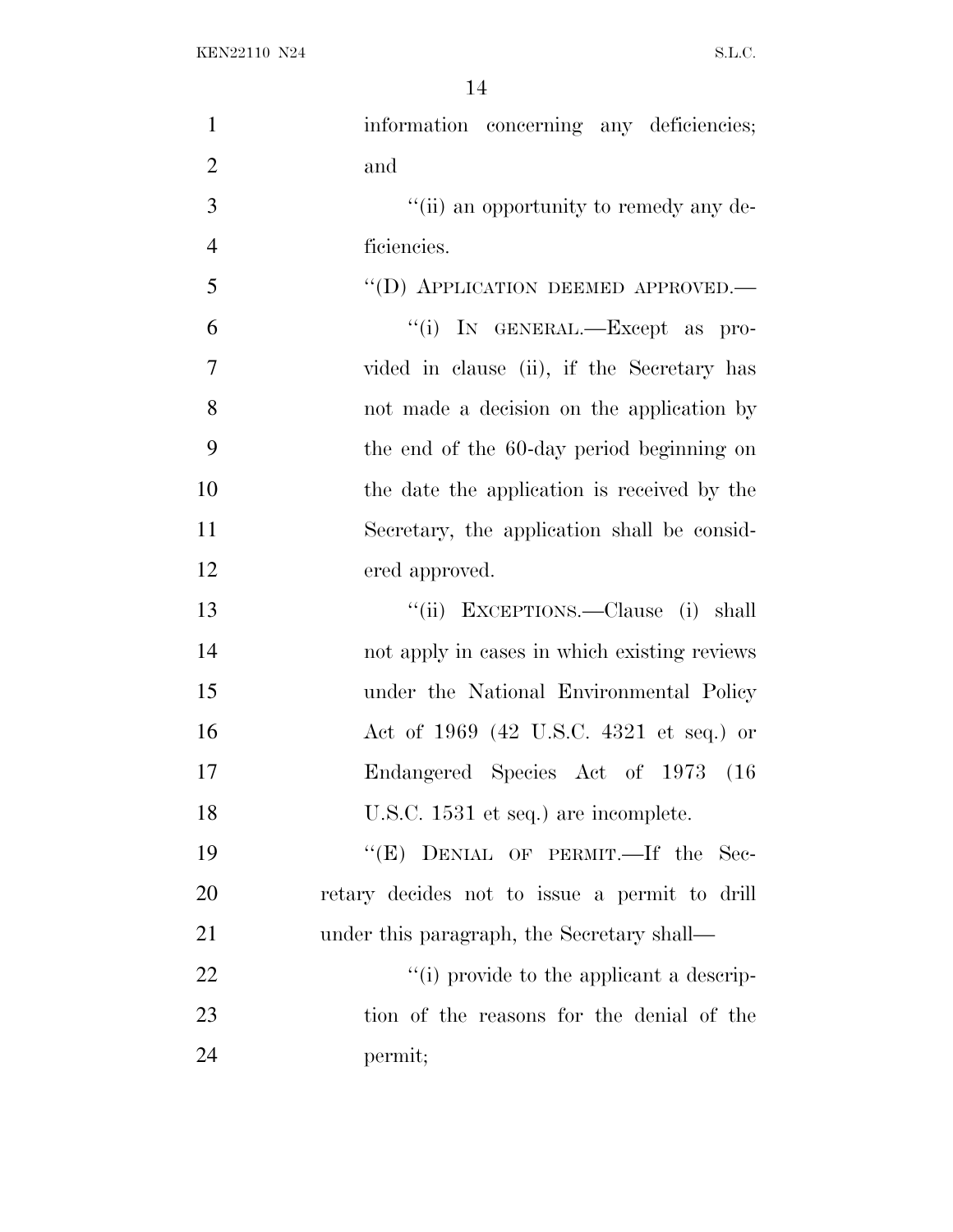| $\mathbf{1}$   | "(ii) allow the applicant to resubmit        |
|----------------|----------------------------------------------|
| $\overline{2}$ | an application for a permit to drill during  |
| 3              | the 10-day period beginning on the date      |
| $\overline{4}$ | the applicant receives the description of    |
| 5              | the denial from the Secretary; and           |
| 6              | "(iii) issue or deny any resubmitted         |
| 7              | application not later than 10 days after the |
| 8              | date the application is submitted to the     |
| 9              | Secretary.                                   |
| 10             | $``$ (F) FEE.—                               |
| 11             | "(i) IN GENERAL.—Notwithstanding             |
| 12             | any other provision of law, the Secretary    |
| 13             | shall collect a single \$6,500 permit proc-  |
| 14             | essing fee per application from each appli-  |
| 15             | cant at the time the final decision is made  |
| 16             | whether to issue a permit under subpara-     |
| 17             | graph(A).                                    |
| 18             | "(ii) RESUBMITTED APPLICATION.—              |
| 19             | The fee required under clause (i) shall not  |
| 20             | apply to any resubmitted application.        |
| 21             | "(iii) TREATMENT OF PERMIT PROC-             |
| 22             | ESSING FEE.—Subject to appropriation, of     |
| 23             | all fees collected under this paragraph for  |
| 24             | each fiscal year, 50 percent shall be—       |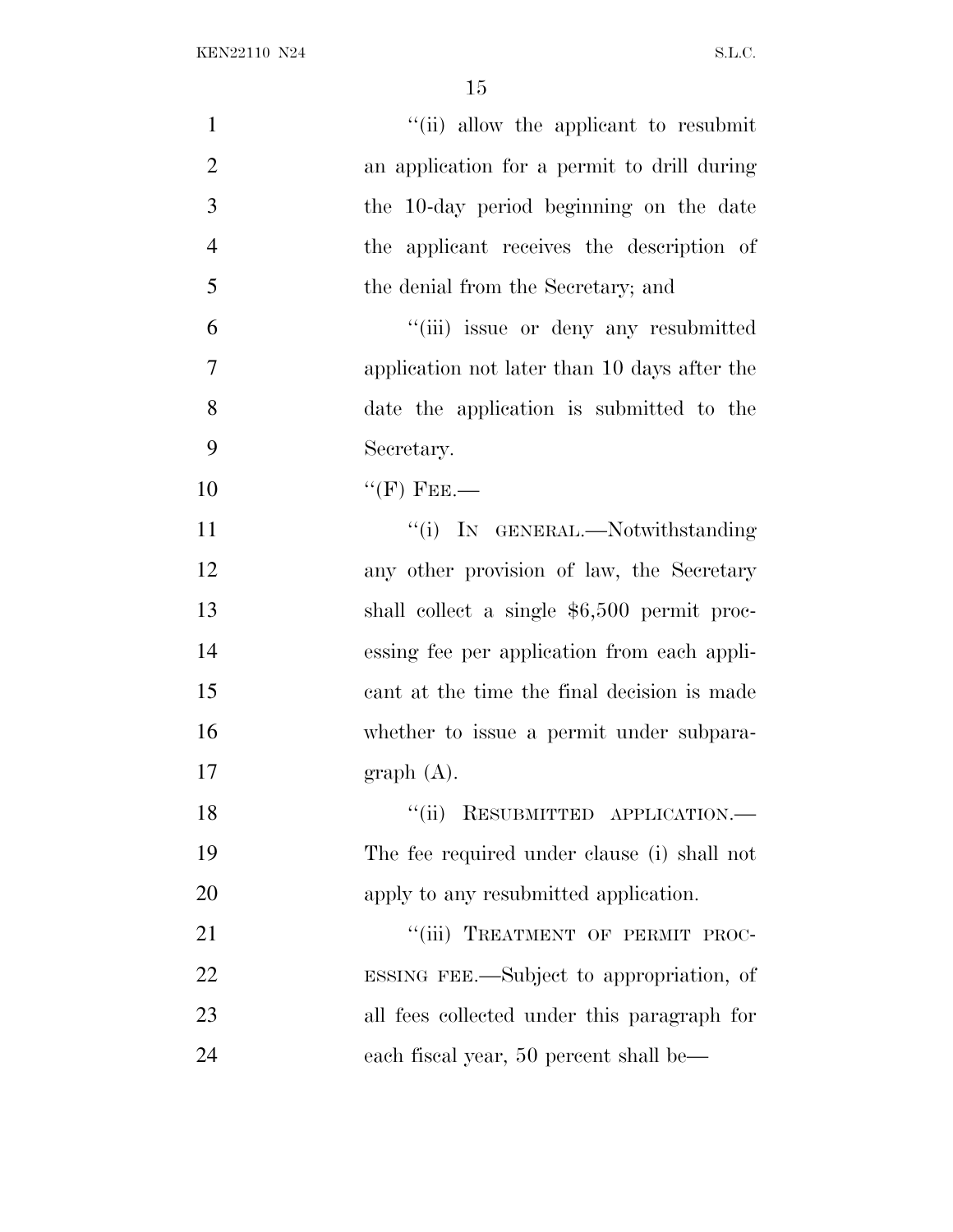KEN22110 N24 S.L.C.

| 1              | $\lq\lq$ transferred to the field office                     |
|----------------|--------------------------------------------------------------|
| $\overline{2}$ | at which the fees are collected; and                         |
| 3              | $\lq\lq$ (II) used to process protests,                      |
| $\overline{4}$ | leases, and permits under this Act.".                        |
| 5              | SEC. 204. CONGRESSIONAL AUTHORITY REQUIREMENT.               |
| 6              | Notwithstanding any other provision of law, the Sec-         |
| 7              | retary may not declare a moratorium on the leasing of        |
| 8              | Federal land, including outer Continental Shelf land, for    |
| 9              | the drilling, mining, or collection of oil, gas, or coal, or |
| 10             | for related activities, unless the moratorium is authorized  |
| 11             | by an Act of Congress.                                       |
| 12             | SEC. 205. PROHIBITION ON MORATORIA OF NEW ENERGY             |
|                |                                                              |
| 13             | LEASES ON CERTAIN FEDERAL LAND AND ON                        |
| 14             | WITHDRAWAL OF FEDERAL LAND FROM EN-                          |
| 15             | ERGY DEVELOPMENT.                                            |
| 16             | (a) DEFINITIONS.—In this section:                            |
| 17             | (1) CRITICAL MINERAL.—The term "critical                     |
| 18             | mineral" has the meaning given the term in section           |
| 19             | $7002(a)$ of the Energy Act of $2020$ (30 U.S.C.             |
| 20             | $1606(a)$ ).                                                 |
| 21             | $(2)$ FEDERAL LAND.—                                         |
| 22             | (A) IN GENERAL.—The term "Federal                            |
| 23             | land" means—                                                 |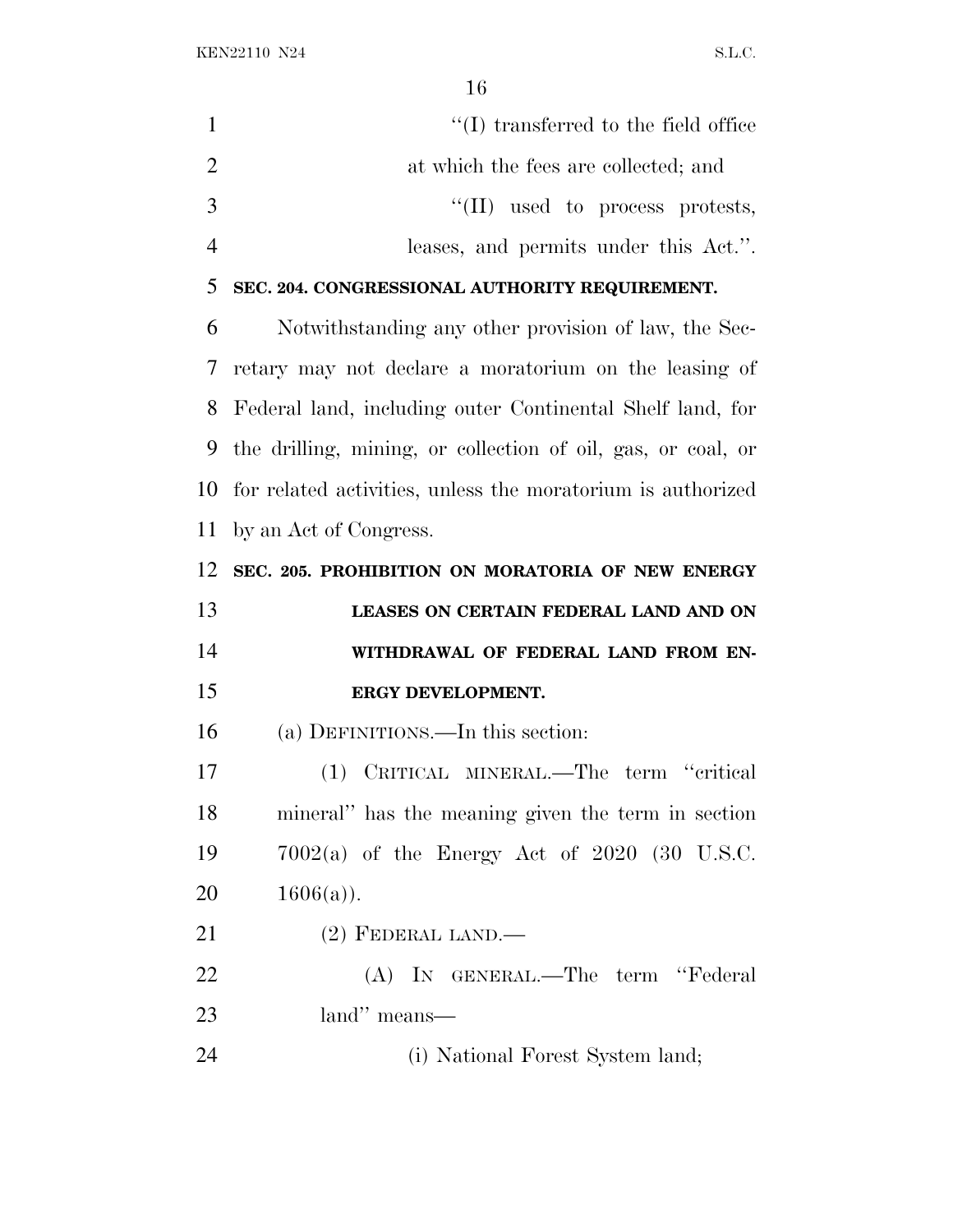| $\mathbf{1}$   | (ii) public lands (as defined in section)             |
|----------------|-------------------------------------------------------|
| $\overline{2}$ | 103 of the Federal Land Policy and Man-               |
| 3              | agement Act of 1976 (43 U.S.C. 1702));                |
| $\overline{4}$ | (iii) the outer Continental Shelf (as                 |
| 5              | defined in section 2 of the Outer Conti-              |
| 6              | nental Shelf Lands Act (43 U.S.C. 1331));             |
| 7              | and                                                   |
| 8              | (iv) land managed by the Secretary of                 |
| 9              | Energy.                                               |
| 10             | INCLUSIONS.—The term "Federal<br>(B)                  |
| 11             | land" includes land described in clauses (i)          |
| 12             | through $(iv)$ of subparagraph $(A)$ for which the    |
| 13             | rights to the surface estate or subsurface estate     |
| 14             | are owned by a non-Federal entity.                    |
| 15             | (3) PRESIDENT.—The term "President" means             |
| 16             | the President or any designee of the President, in-   |
| 17             | $cluding$ —                                           |
| 18             | (A) the Secretary of Agriculture;                     |
| 19             | (B) the Secretary of Energy; and                      |
| 20             | (C) the Secretary.                                    |
| 21             | (b) PROHIBITIONS.—                                    |
| 22             | (1) IN GENERAL.—Notwithstanding any other             |
| 23             | provision of law, the President may not carry out     |
| 24             | any action that would prohibit or substantially delay |
| 25             | the issuance of any of the following on Federal land, |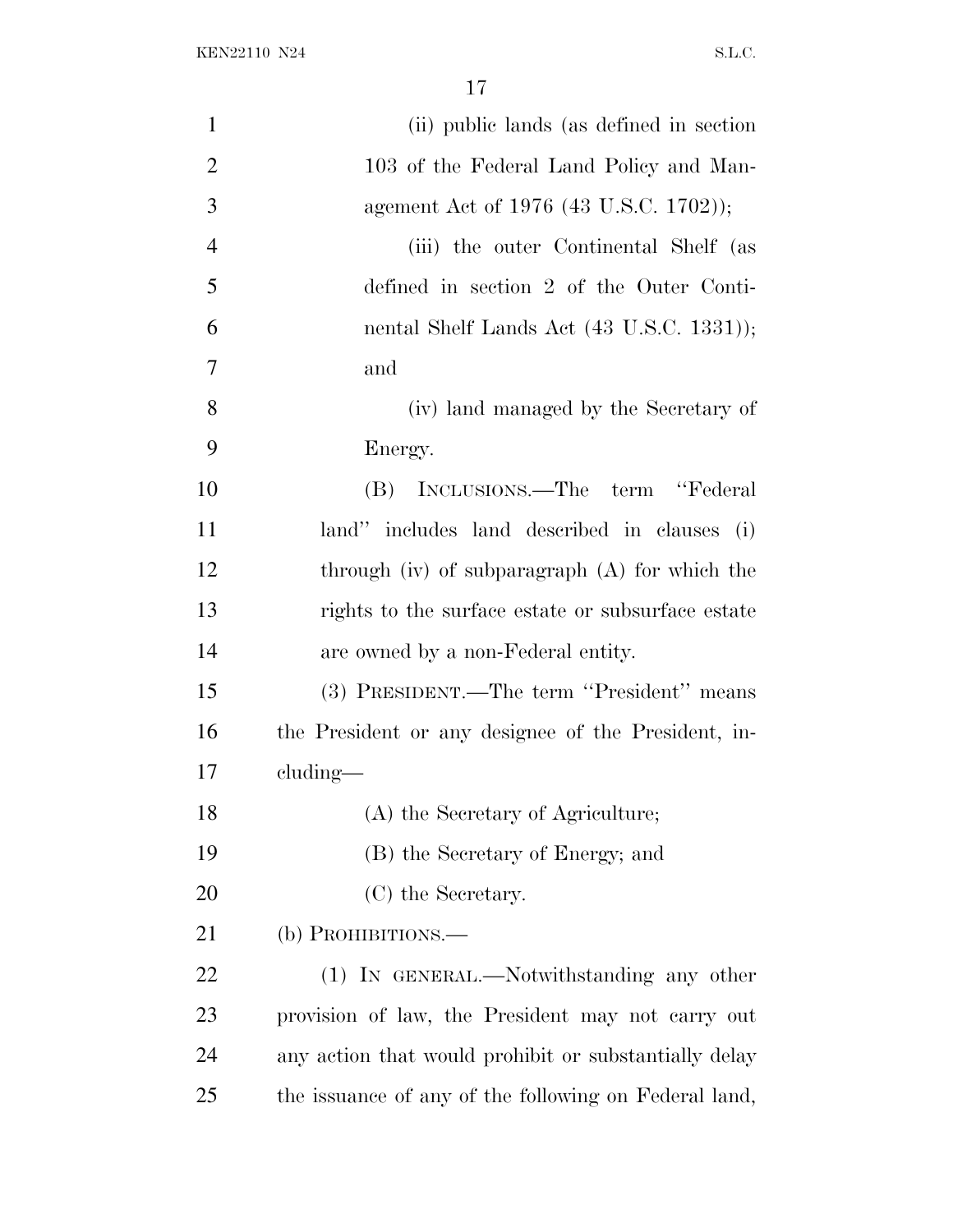| $\mathbf{1}$   | unless such an action has been authorized by an Act     |
|----------------|---------------------------------------------------------|
| $\overline{2}$ | of Congress:                                            |
| 3              | (A) New oil and gas leases, drill permits,              |
| $\overline{4}$ | approvals, or authorizations.                           |
| 5              | (B) New coal leases, permits, approvals, or             |
| 6              | authorizations.                                         |
| 7              | (C) New hardrock leases, permits, approv-               |
| 8              | als, or authorizations.                                 |
| 9              | (D) New critical minerals leases, permits,              |
| 10             | approvals, or authorizations.                           |
| 11             | (2) PROHIBITION ON WITHDRAWAL.—Notwith-                 |
| 12             | standing any other provision of law, the President      |
| 13             | may not withdraw any Federal land from forms of         |
| 14             | entry, appropriation, or disposal under the public      |
| 15             | land laws, location, entry, and patent under the min-   |
| 16             | ing laws, or disposition under laws pertaining to       |
| 17             | mineral and geothermal leasing or mineral materials     |
| 18             | unless the withdrawal has been authorized by an Act     |
| 19             | of Congress.                                            |
| 20             | TITLE III-OUTER CONTINENTAL                             |
| 21             | <b>SHELF LEASING</b>                                    |
| 22             | SEC. 301. FINDING.                                      |
| 23             | Congress finds that regular and predictable leasing     |
| 24             | and permitting on the outer Continental Shelf is impor- |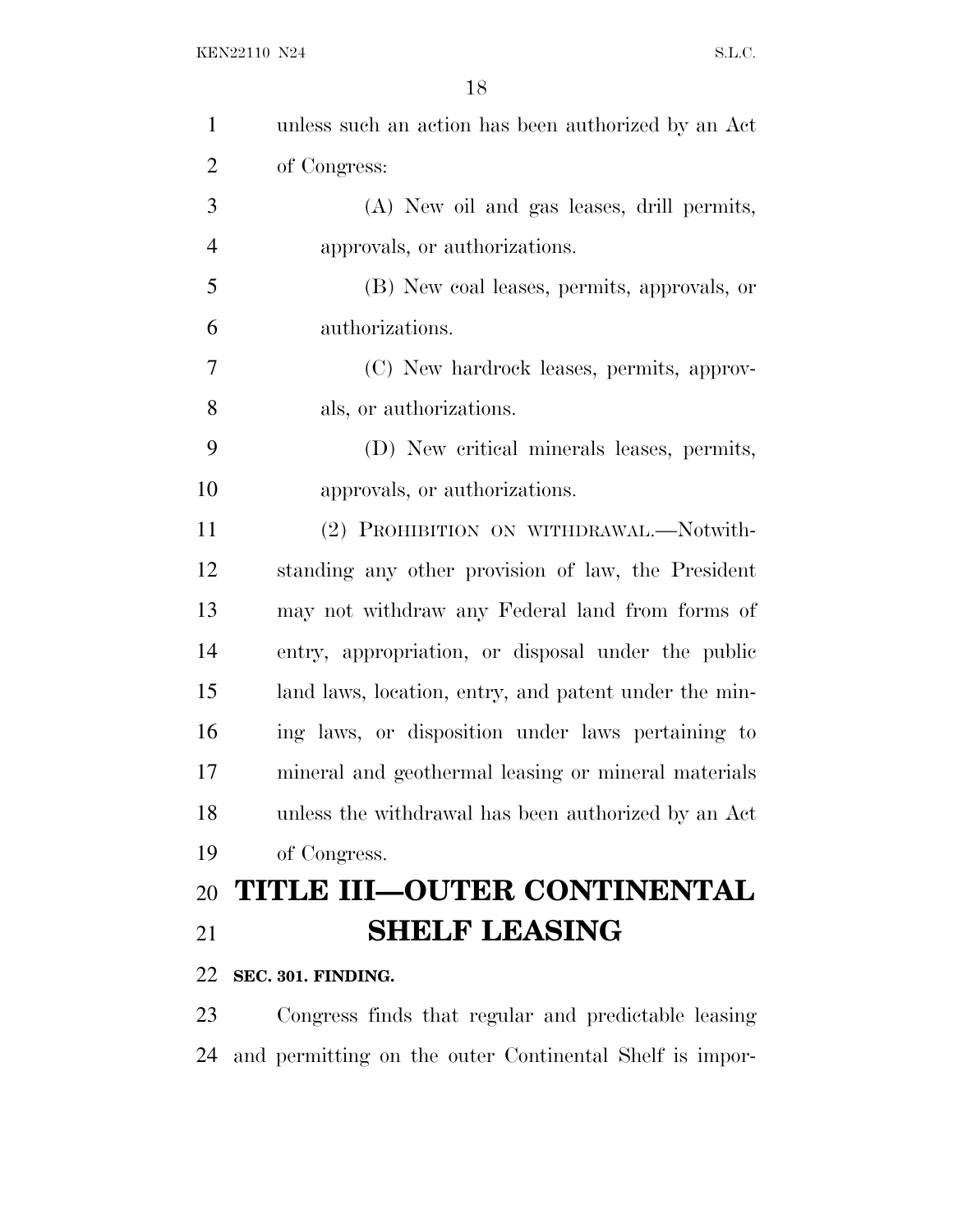tant to domestic energy production, which leads to robust competition and low energy prices.

#### **SEC. 302. OFFSHORE LEASE SALES.**

 (a) OFFSHORE LEASE SALES.—The Secretary shall conduct all lease sales described in the 2017–2022 Outer Continental Shelf Oil and Gas Leasing Proposed Final Program (November 2016) that have not been conducted as of the date of enactment of this Act by not later than December 31, 2022.

 (b) CENTRAL AND WESTERN GULF OF MEXICO RE-GION ANNUAL LEASE SALES.—

 (1) IN GENERAL.—Notwithstanding any other provision of law, if a final 2023–2027 oil and gas leasing program is not approved under section 18(a) of the Outer Continental Shelf Lands Act (43 16 U.S.C. 1344(a)) by July 1, 2022, the Secretary shall conduct a minimum of 2 region-wide oil and natural gas lease sales annually in the Gulf of Mexico Re- gion of the outer Continental Shelf, which shall in- clude the following areas described in the 2017– 2022 Outer Continental Shelf Oil and Gas Leasing Proposed Final Program (November 2016):

 (A) The Central Gulf of Mexico Planning Area.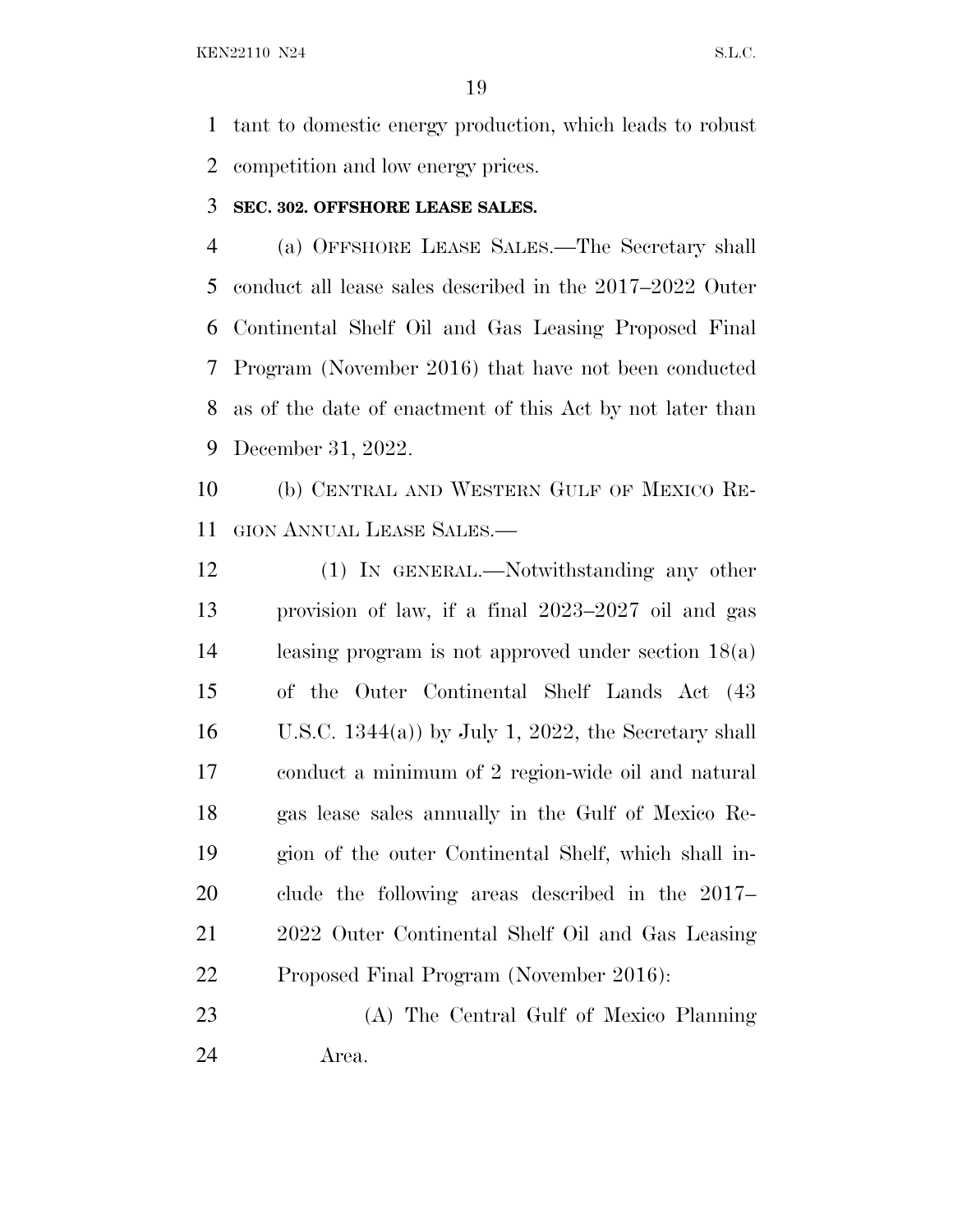| $\mathbf{1}$   | (B) The Western Gulf of Mexico Planning                    |
|----------------|------------------------------------------------------------|
| $\overline{2}$ | Area.                                                      |
| 3              | (2) TIMING.—The Secretary shall conduct the                |
| 4              | first lease sales required under paragraph (1) in the      |
| 5              | first and third quarters of calendar year 2023.            |
| 6              | INCLUSIONS.—Each lease sale required<br>(3)                |
| 7              | under paragraph $(1)$ —                                    |
| 8              | (A) shall offer all unleased acres in the                  |
| 9              | Central Gulf of Mexico Planning Area and the               |
| 10             | Western Gulf of Mexico Planning Area; and                  |
| 11             | (B) shall be subject to the same lease stip-               |
| 12             | ulations, withdrawals, and moratoriums as were             |
| 13             | included in Gulf of Mexico Outer Continental               |
| 14             | Shelf Region-wide Oil and Gas Lease Sale 256               |
| 15             | conducted on November 18, 2020.                            |
| 16             | (4) CONTINUATION.—The Secretary shall con-                 |
| 17             | duct lease sales annually under this subsection until      |
| 18             | the date on which a new 5-year oil and gas leasing         |
| 19             | program is approved and implemented under section          |
| 20             | $18(a)$ of the Outer Continental Shelf Lands Act $(43)$    |
| 21             | U.S.C. $1344(a)$ ).                                        |
| 22             | (c) ALASKA REGION ANNUAL LEASE SALES.—Not-                 |
| 23             | withstanding any other provision of law, beginning in fis- |
| 24             | cal year 2022, the Secretary shall conduct a minimum of    |

2 region-wide oil and natural gas lease sales annually in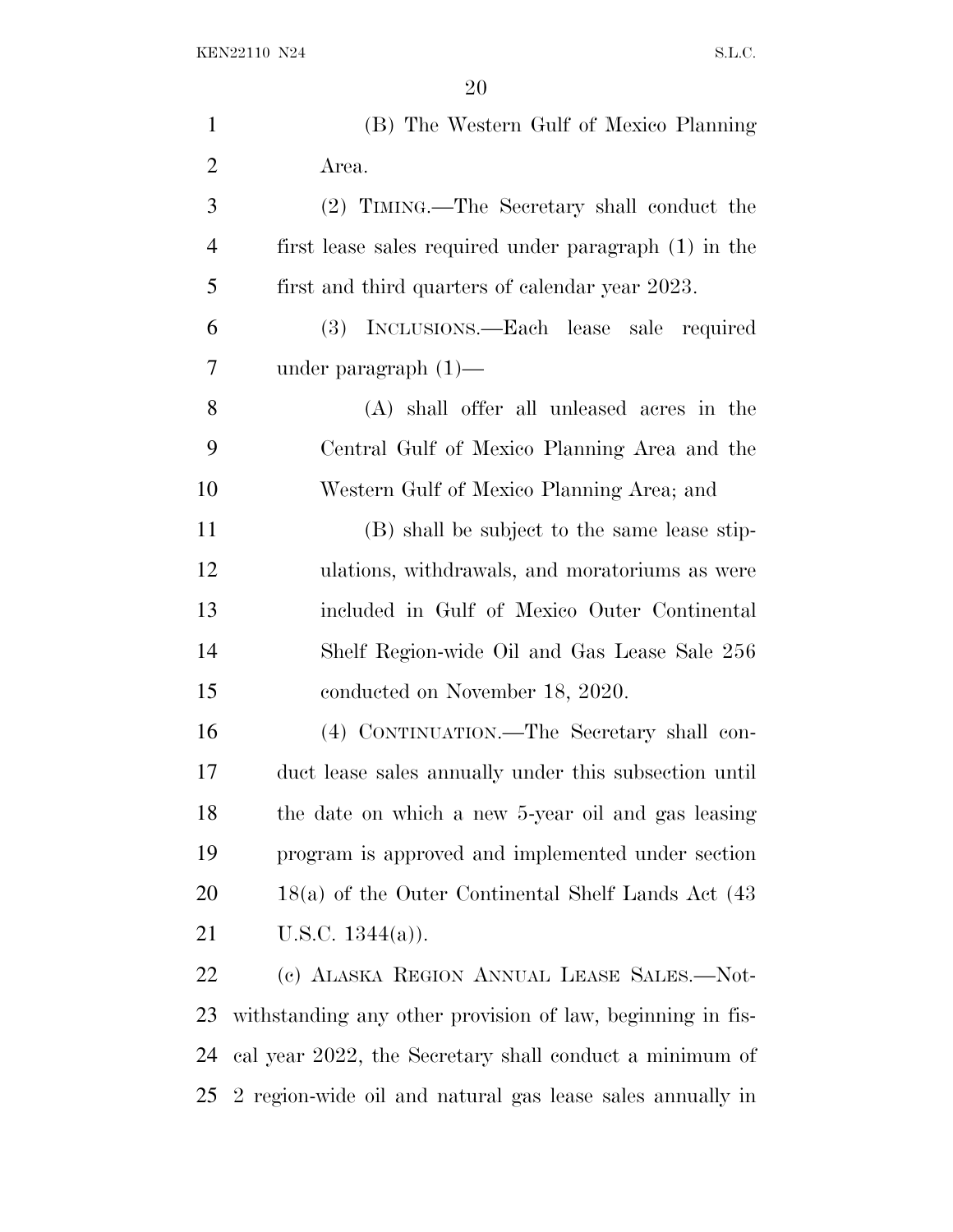the Alaska Region of the outer Continental Shelf, as de- scribed in the 2017–2022 Outer Continental Shelf Oil and Gas Leasing Proposed Final Program (November 2016).

## **TITLE IV—ALTERNATIVE ENERGY**

## **SEC. 401. GEOTHERMAL, SOLAR, AND WIND LEASING PRI-ORITY AREAS.**

 (a) DESIGNATION OF GEOTHERMAL, SOLAR, AND WIND LEASING PRIORITY AREAS.—As soon as prac- ticable, but not later than 1 year after the date of enact- ment of this Act, the Secretary, in consultation with the Secretary of Energy, shall designate—

 (1) 1 or more priority areas on Federal land for geothermal energy leasing;

 (2) 1 or more priority areas on Federal land for solar energy leasing; and

 (3) 1 or more priority areas on Federal land for wind energy leasing.

 (b) CRITERIA FOR SELECTION.—In determining whether Federal land should be designated as a priority area for geothermal, solar, or wind energy leasing under subsection (a), the Secretary, in consultation with the Sec-retary of Energy, shall consider whether—

 (1) production of geothermal, solar, or wind en-ergy on the Federal land is economically viable, in-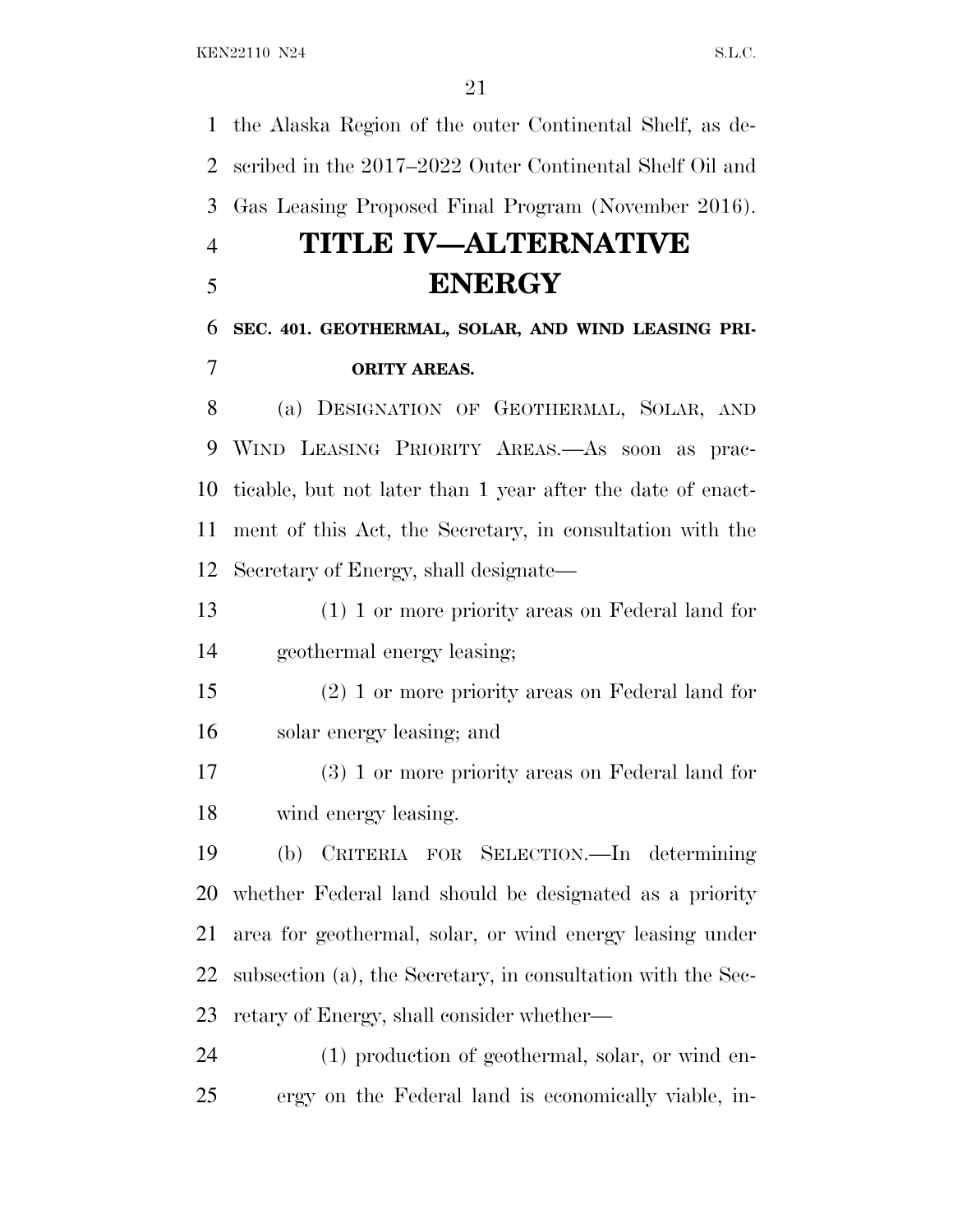|   | cluding whether the Federal land has access to exist- |
|---|-------------------------------------------------------|
| 2 | ing methods of energy transmission; and               |
| 3 | (2) the designation would comply with section         |

 202 of the Federal Land Policy and Management Act of 1976 (43 U.S.C. 1712), including subsection 6 (c)(9) of that section.

 (c) TIMELINE FOR LEASING.—As soon as practicable, but not later than 1 year, after designating the priority areas under subsection (a), the Secretary shall conduct, as applicable, geothermal, solar, or wind lease sales for the priority areas.

#### **SEC. 402. GEOTHERMAL PRODUCTION ON FEDERAL LANDS.**

 The Geothermal Steam Act of 1970 (30 U.S.C. 1001 et seq.) is amended by adding at the end the following: **''SEC. 30. CATEGORICAL EXCLUSION FOR GEOTHERMAL EX-PLORATION TEST PROJECTS.**

 ''(a) REQUIREMENT TO PROVIDE NOTICE.—Not later than 30 days before the date on which the holder of a lease issued under this Act intends to begin carrying out a project the leaseholder believes is a geothermal explo- ration test project, the leaseholder shall provide notice to the Secretary of the intent to carry out the geothermal exploration test project.

24 "(b) REVIEW AND DETERMINATION.—Not later than 10 days after receipt of a notice of intent from a lease-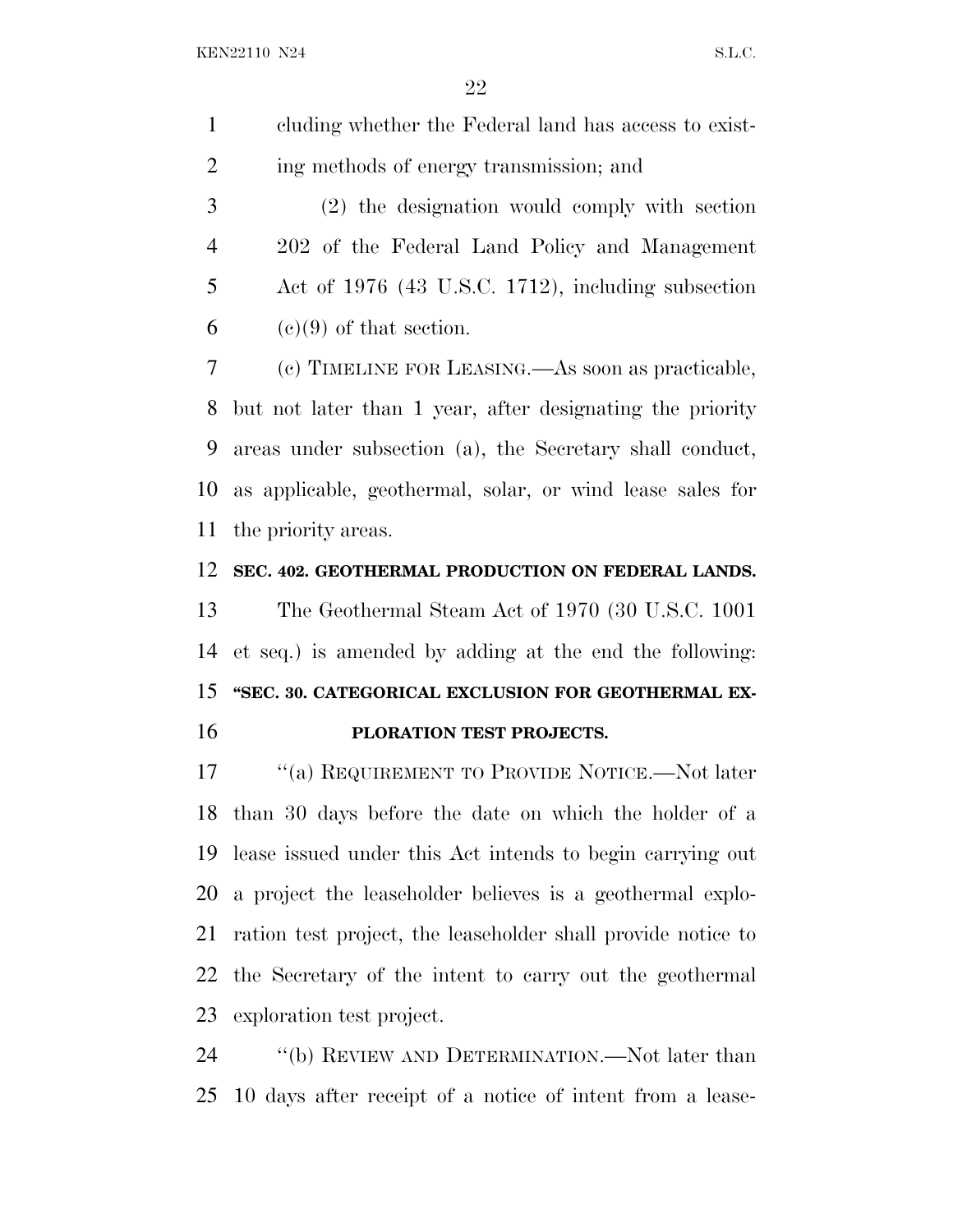holder under subsection (a), the Secretary shall, with re- spect to the project described in the notice of intent— ''(1)(A) determine whether the project is a geo- thermal exploration test project; and ''(B) if so, determine whether the geothermal exploration test project qualifies for a categorical ex- clusion in accordance with subsection (c); and  $\langle (2) \rangle$  notify the leaseholder of the determina- tions under paragraph (1). ''(c) CATEGORICAL EXCLUSION.—Unless extraor- dinary circumstances exist, as determined by the Sec- retary, a project that the Secretary determines is a geo- thermal exploration test project under subsection (b)(1)(A) shall be categorically excluded from the require- ments for an environmental assessment or an environ- mental impact statement under the National Environ- mental Policy Act of 1969 (42 U.S.C. 4321 et seq.). ''(d) OPPORTUNITY TO REMEDY.—If the Secretary 19 determines under subsection  $(b)(1)(A)$  that a project is not a geothermal exploration test project or under sub-21 section  $(b)(1)(B)$  that a geothermal exploration test project does not qualify for a categorical exclusion because extraordinary circumstances exist, the Secretary shall—

24  $\frac{1}{2}$  (1) include in the notice under subsection (b)(2) clear and detailed findings on any deficiencies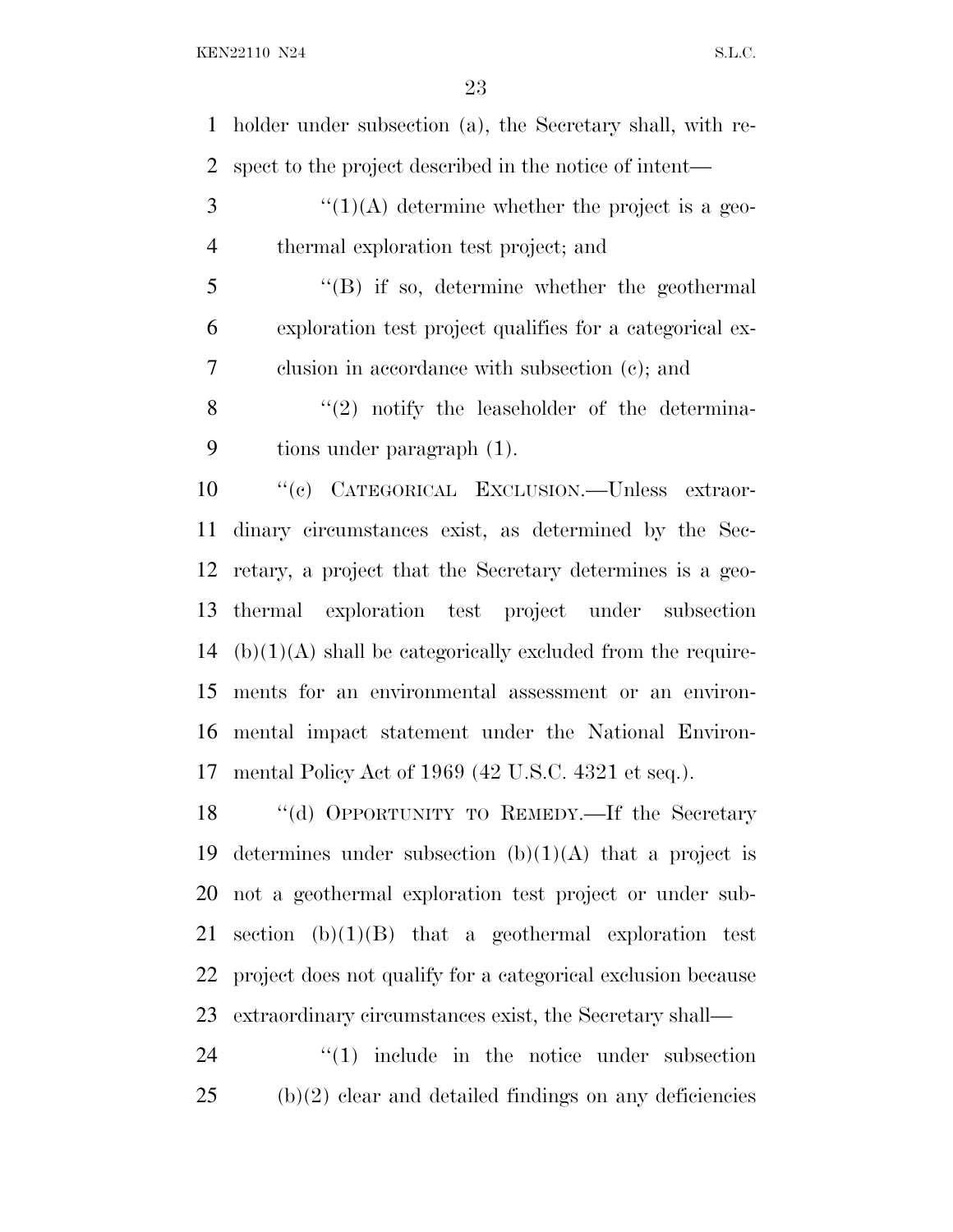| $\mathbf{1}$   | in the project that resulted in the determination;    |
|----------------|-------------------------------------------------------|
| $\overline{2}$ | and                                                   |
| 3              | $"(2)$ allow the leaseholder to remedy any such       |
| $\overline{4}$ | deficiencies and resubmit the notice of intent under  |
| 5              | subsection $(a)$ .".                                  |
| 6              | SEC. 403. ALTERNATIVE ENERGY AND MINERALS WITH RE-    |
| 7              | SPECT TO TERRITORIES OF THE UNITED                    |
| 8              | STATES.                                               |
| 9              | Section 2 of the Outer Continental Shelf Lands Act    |
| 10             | $(43 \text{ U.S.C. } 1331)$ is amended—               |
| 11             | $(1)$ in subsection $(a)$ —                           |
| 12             | $(A)$ by striking "lying seaward" and insert-         |
| 13             | ing the following: "lying—                            |
| 14             | $"(1)$ seaward";                                      |
| 15             | $(B)$ in paragraph $(1)$ (as so designated), by       |
| 16             | adding "or" after the semicolon at the end; and       |
| 17             | (C) by adding at the end the following:               |
| 18             | $(2)$ within the exclusive economic zone of the       |
| 19             | United States adjacent to any territory or possession |
| 20             | (other than an area conveyed by Congress to a terri-  |
| 21             | torial government for administration);";              |
| 22             | $(2)$ in subsection (p), by striking "and" after      |
| 23             | the semicolon at the end;                             |
| 24             | $(3)$ in subsection $(q)$ , by striking the period at |
| 25             | the end and inserting a semicolon; and                |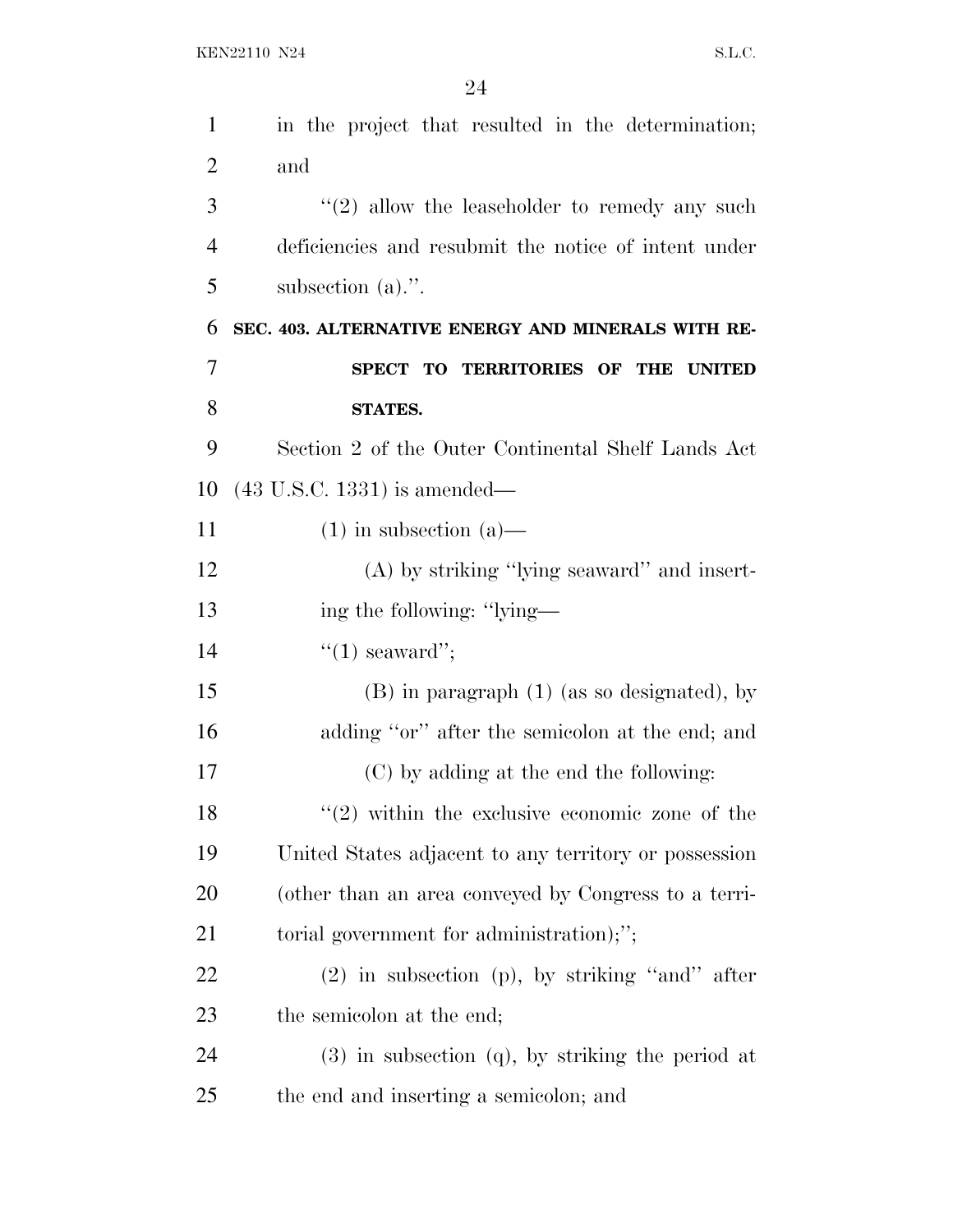|                | ∠ຍ                                                        |
|----------------|-----------------------------------------------------------|
| $\mathbf{1}$   | (4) by adding at the end the following:                   |
| $\overline{2}$ | "(r) The term 'State' means—                              |
| 3              | $(1)$ each of the several States; and                     |
| $\overline{4}$ | $f'(2)$ each territory or possession; and                 |
| 5              | "(s) The term 'territory or possession' means—            |
| 6              | $\cdot$ (1) the Commonwealth of Puerto Rico;              |
| 7              | $\lq(2)$ Guam;                                            |
| 8              | $\lq(3)$ American Samoa;                                  |
| 9              | "(4) the United States Virgin Islands; and                |
| 10             | $\lq(5)$ the Commonwealth of the Northern Mar-            |
| 11             | iana Islands.".                                           |
| 12             | SEC. 404. HARDROCK MINERAL LICENSING.                     |
| 13             | The Outer Continental Shelf Lands Act (43 U.S.C.          |
| 14             | 1331 et seq.) is amended by adding at the end the fol-    |
| 15             | lowing:                                                   |
| 16             | "SEC. 33. HARDROCK MINERAL LICENSING.                     |
| 17             | "(a) In GENERAL.—The Secretary may grant non-             |
| 18             | competitive licenses for the exploration and mining of    |
| 19             | hardrock minerals on the outer Continental Shelf.         |
| 20             | "(b) ROYALTY RATE.—The royalty rate for hardrock          |
| 21             | minerals extracted pursuant to a license under subsection |
| 22             | (a) shall be a royalty rate determined by the Secretary   |
| 23             | through regulations issued not more than 2 years after    |
| 24             | the date of enactment of the Energy Freedom Act, which    |

may include a royalty rate of 0 percent if the Secretary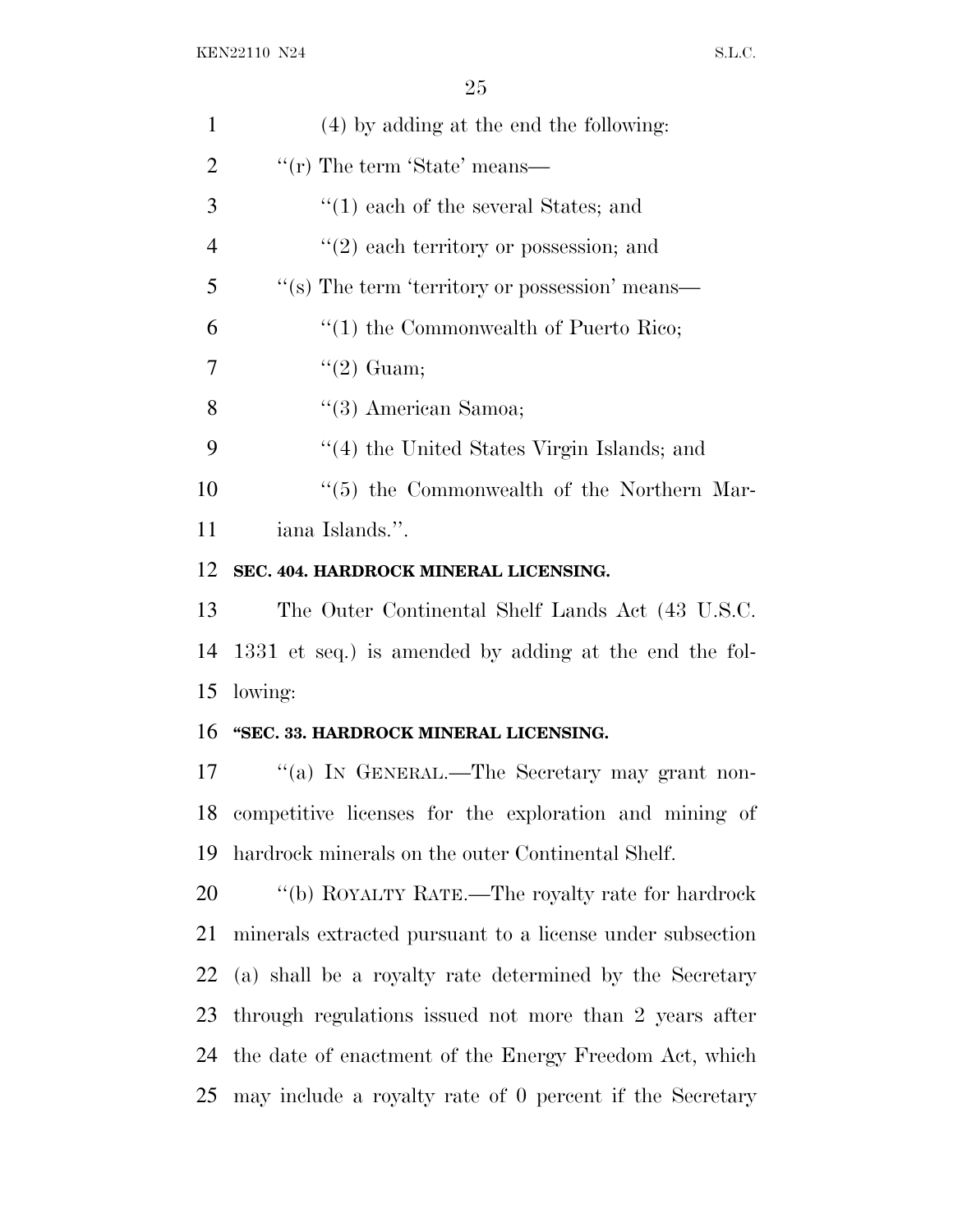finds that such a royalty rate is necessary to ensure com-petition.''.

## **TITLE V—STOPPING EXECUTIVE OVERREACH**

#### **SEC. 501. FINDING.**

 Congress finds that frequent change to major energy regulations have a detrimental effect on investment in, and development of, domestic energy production, which re-duces competition and raises energy prices.

#### **SEC. 502. NAVIGABLE WATERS PROTECTION RULE.**

 (a) REINSTATEMENT.—The final rule of the Corps of Engineers and the Environmental Protection Agency entitled ''The Navigable Waters Protection Rule: Defini-14 tion of 'Waters of the United States'" (85 Fed. Reg. 22250 (April 21, 2020)) is hereby reinstated, and each of its provisions shall apply unless and until the effective date of a subsequent final rule promulgated, subject to subsection (b), under applicable authority that replaces or repeals that provision.

 (b) MODIFICATION PROHIBITED.—The Secretary of the Army and the Administrator of the Environmental Protection Agency may not modify the final rule described in subsection (a) during the 15-year period that begins on the date of enactment of this Act.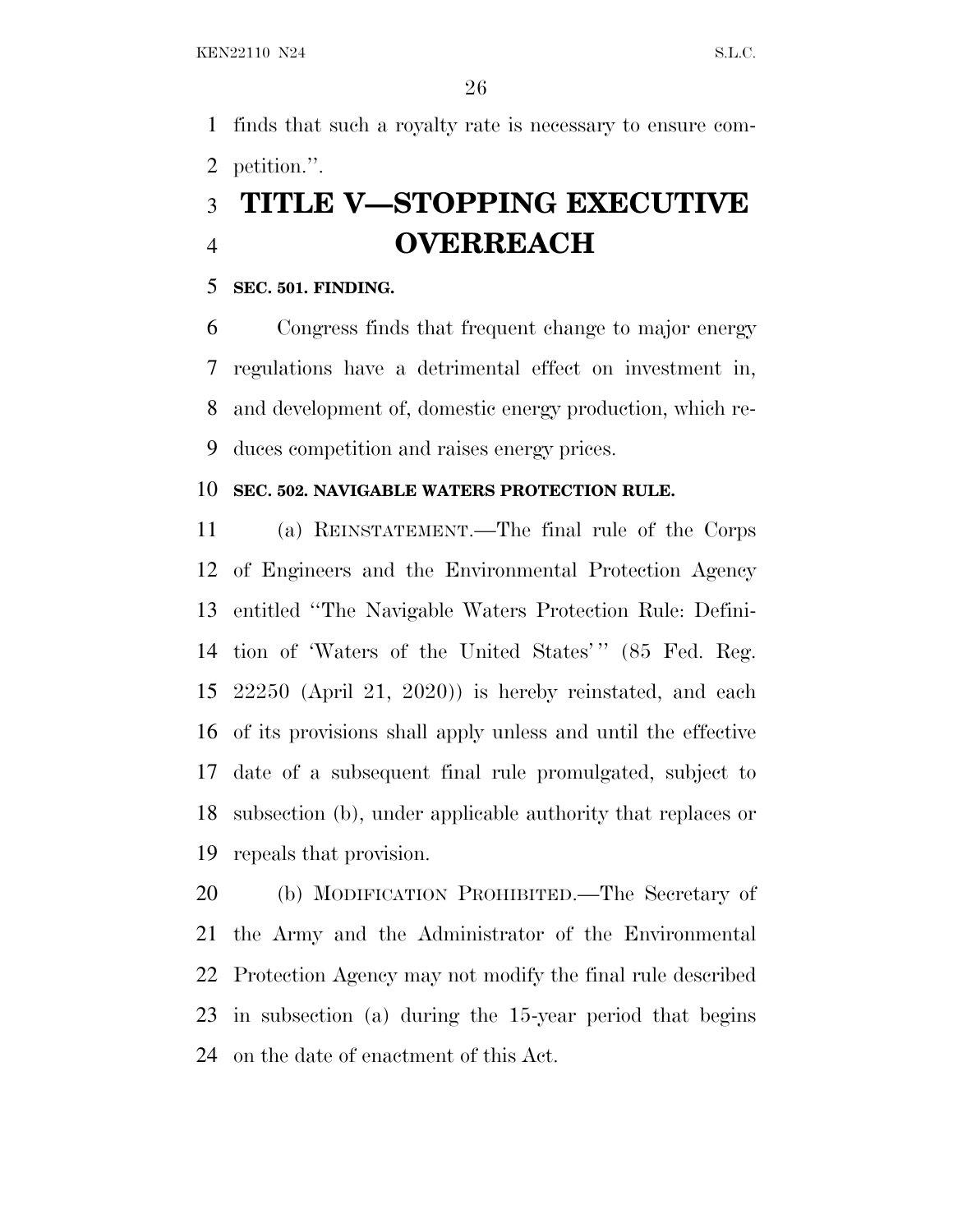#### **SEC. 503. METHANE RULE.**

 (a) REINSTATEMENT.—Notwithstanding Public Law 117–23 (135 Stat. 295), the final rule of the Environ- mental Protection Agency entitled ''Oil and Natural Gas Sector: Emission Standards for New, Reconstructed, and Modified Sources Review'' (85 Fed. Reg. 57018 (Sep- tember 14, 2020)) is hereby reinstated, and each of its provisions shall apply unless and until the effective date of a subsequent final rule promulgated, subject to sub- section (b), under applicable authority that replaces or re-peals that provision.

 (b) MODIFICATION PROHIBITED.—The Adminis- trator of the Environmental Protection Agency may not modify the final rule described in subsection (a) during the 15-year period that begins on the date of enactment of this Act.

### **SEC. 504. ONRR 2020 VALUATION REFORM AND CIVIL PEN-ALTY RULE.**

 (a) REINSTATEMENT.—The final rule of the Office of Natural Resources Revenue of the Department of the Interior entitled ''ONRR 2020 Valuation Reform and Civil Penalty Rule'' (86 Fed. Reg. 4612 (January 15, 2021)) is hereby reinstated, and each of its provisions shall apply unless and until the effective date of a subsequent final rule promulgated, subject to subsection (b), under applica-ble authority that replaces or repeals that provision.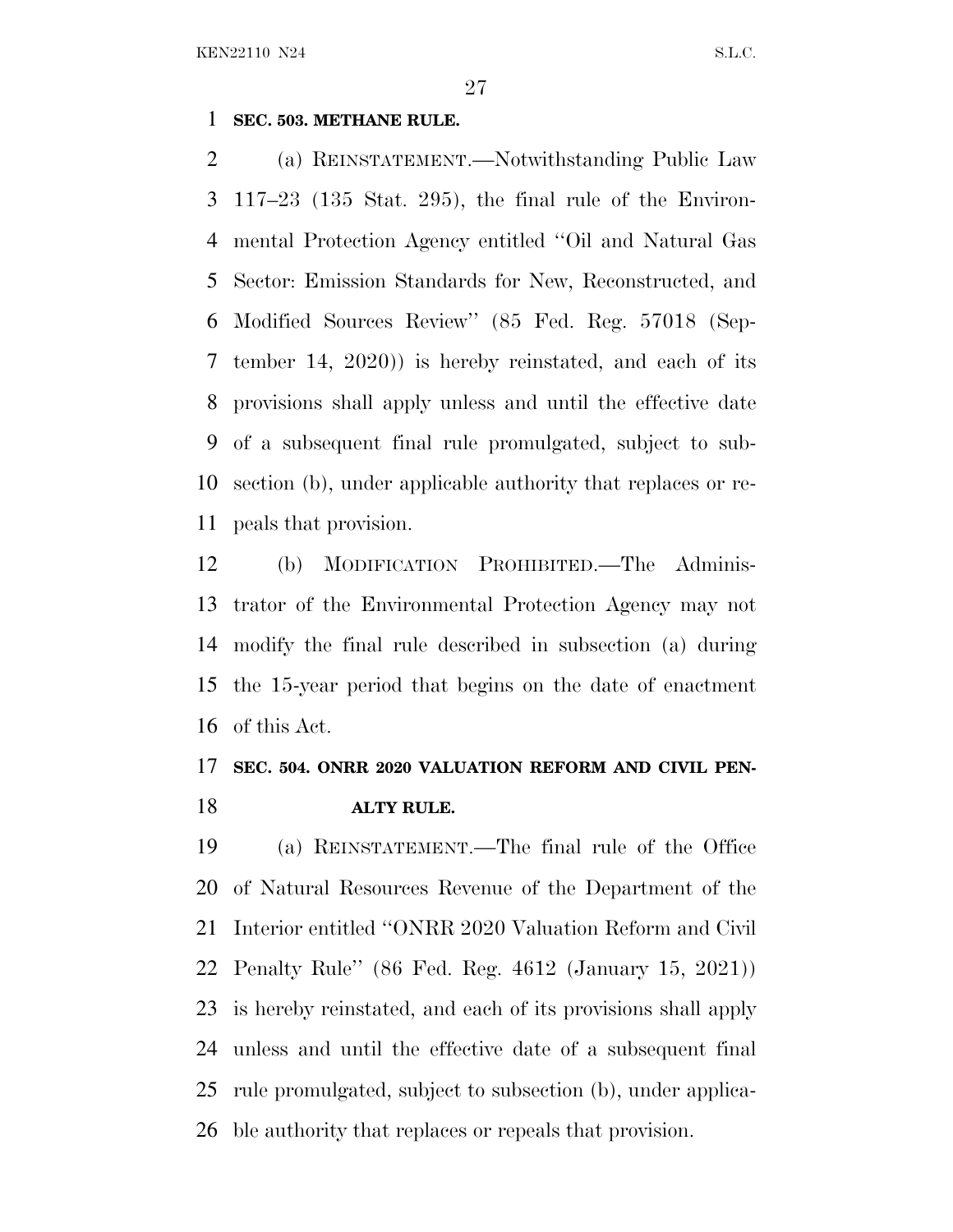(b) MODIFICATION PROHIBITED.—The Secretary and the Director of the Office of Natural Resources Revenue may not modify the final rule described in subsection (a) during the 15-year period that begins on the date of enact-ment of this Act.

#### **SEC. 505. NEPA RULE.**

 (a) REINSTATEMENT.—The final rule of the Council on Environmental Quality entitled ''Update to the Regula- tions Implementing the Procedural Provisions of the Na- tional Environmental Policy Act'' (85 Fed. Reg. 43304 (July 16, 2020)) is hereby reinstated, and each of its pro- visions shall apply unless and until the effective date of a subsequent final rule promulgated, subject to subsection (b), under applicable authority that replaces or repeals that provision.

 (b) UPDATES TO IMPLEMENTING REGULATIONS.— Not later than 60 days after the date of enactment of this Act, the Council on Environmental Quality shall revise the implementing regulations of the National Environmental Policy Act of 1969 (42 U.S.C. 4321 et seq.) under sub- chapter A of chapter V of title 40, Code of Federal Regu- lations (or successor regulations), in accordance with the final rule described in subsection (a).

 (c) PROHIBITION.—The Council on Environmental Quality may not modify the final rule described in sub